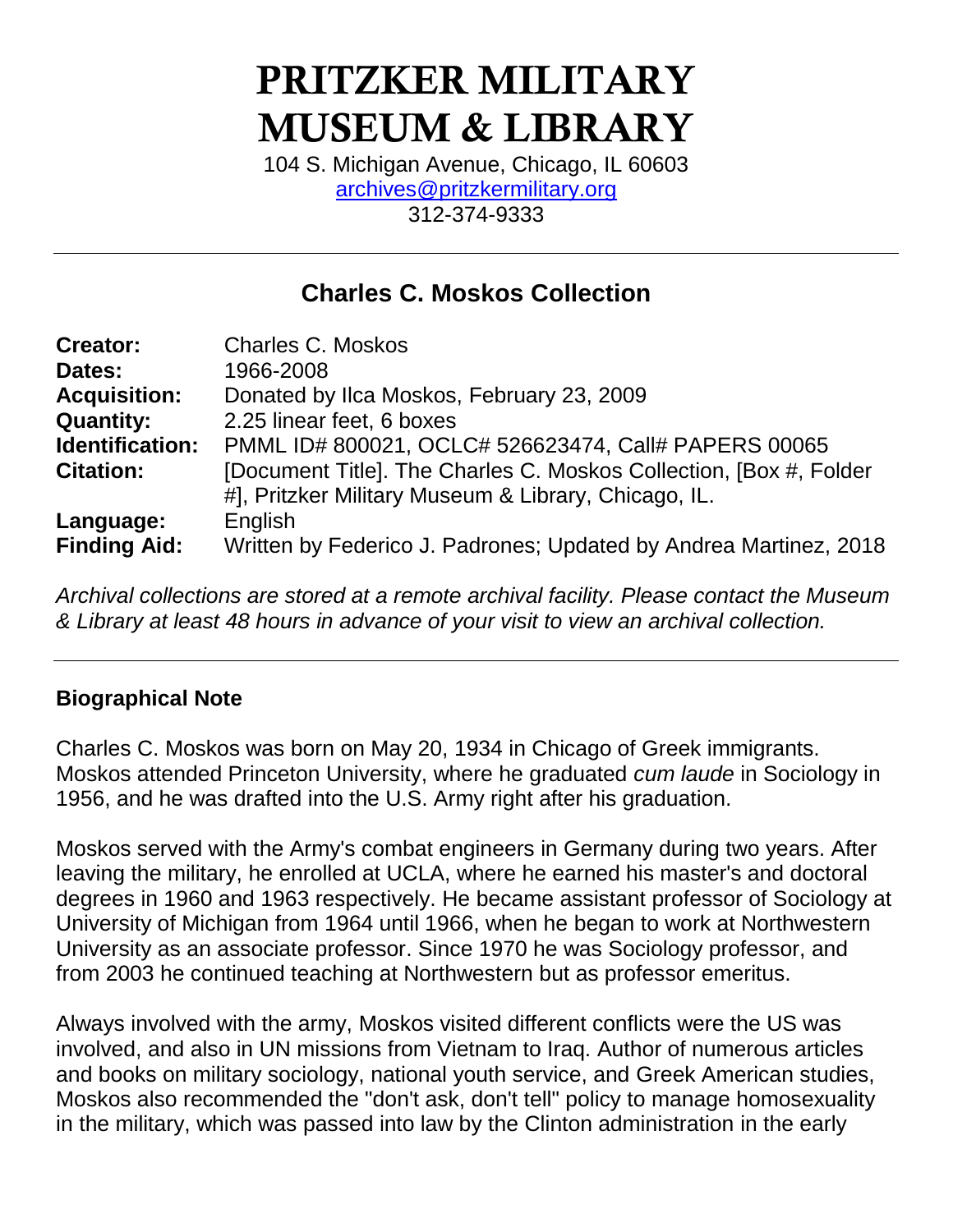1990s. Moskos's research also favored the restoration of a national draft, especially right after the 9/11 attacks.

Charles Moskos died May 31, 2008 in Santa Monica, California.

## **Scope and Content of the Collection**

The collection consists largely of Moskos research clippings, papers by fellow scholars, and materials from conferences, commissions and committees. The date-range of the bulk of materials is 2000-2008. Major topics include social aspects of the United States military, especially gender and sexuality, race, religion, military life and culture, statistics and demographic surveys of the US military during the Cold War, and peacekeeping operations in Haiti, Somalia and the former Yugoslavia. Also includes items about the culture of troops deployed to Iraq during the War on Terrorism.

#### **Arrangement**

The collection is divided in two series. Within each series, subject folders contained items chronologically arranged into 6 boxes.

## **Series One: Subject Files, 1966-2008, n.d., Boxes 1-6**

This series has been arranged in its original order when possible. Some files held subject headings upon accession and have been retained. Unmarked files were rearranged according to their content. Within each subject file, items were arranged chronologically.

#### **Series Two: Audio Recordings, n.d., Box 6**

Series two contains one single item, an audio tape titled "Vietnam Audio Tape."

## **Rights**

Copyrights held by Ilca Moskos were transferred to the Pritzker Military Museum & Library. All other rights are held by the author or publisher. Users assume responsibility for following copyright laws as established by US Code Title 17.

## **Access**

Researchers must use reproductions of valuable original documents, unless otherwise granted permission by PMML staff.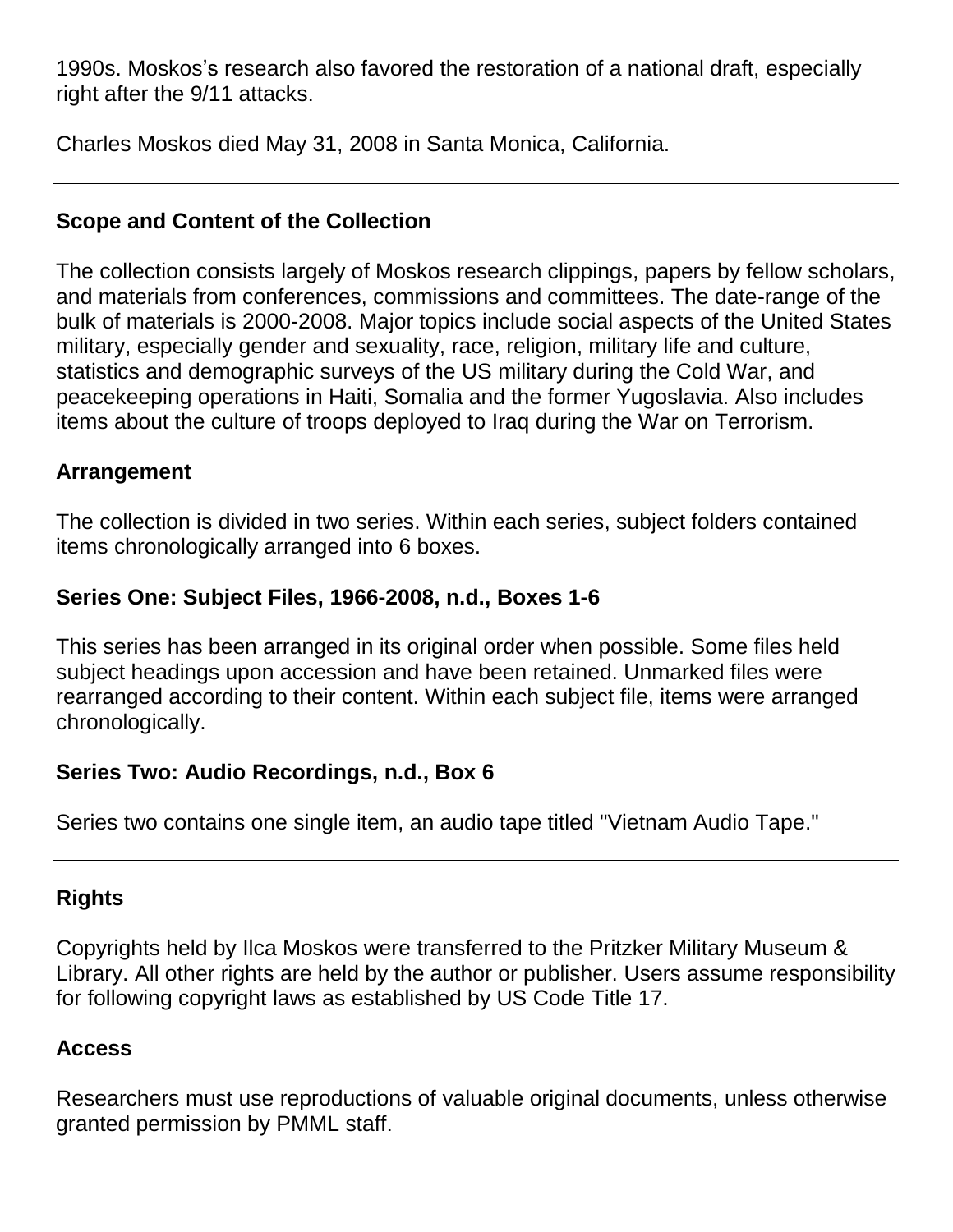## **Key Subjects**

This collection is indexed under the following headings in the Library's online catalog. Researchers interested in materials about related topics, persons, or places should search the catalog using these subject headings.

#### **Names**

Moskos, Charles C.

#### **Subjects**

Afghan War, 2001- Chaplains, Military -- United States Cold War Gay military personnel -- United States Haiti -- History -- American intervention, 1994-1995 Iraq War, 2003-2011. Military planning Northwestern University (Evanston, Ill.) Public opinion -- United States -- History -- 20th century Sociologists -- United States Sociology, Military -- United States United Nations -- Armed Forces United States -- Armed Forces -- Military life United States -- Armed Forces -- Reorganization United States -- Armed Forces – Somalia United States. -- Army -- African American troops United States -- Race relations Yugoslav War, 1991-1995 -- Bosnia and Hercegovina United States -- Armed Forces -- Women Peacekeeping Operations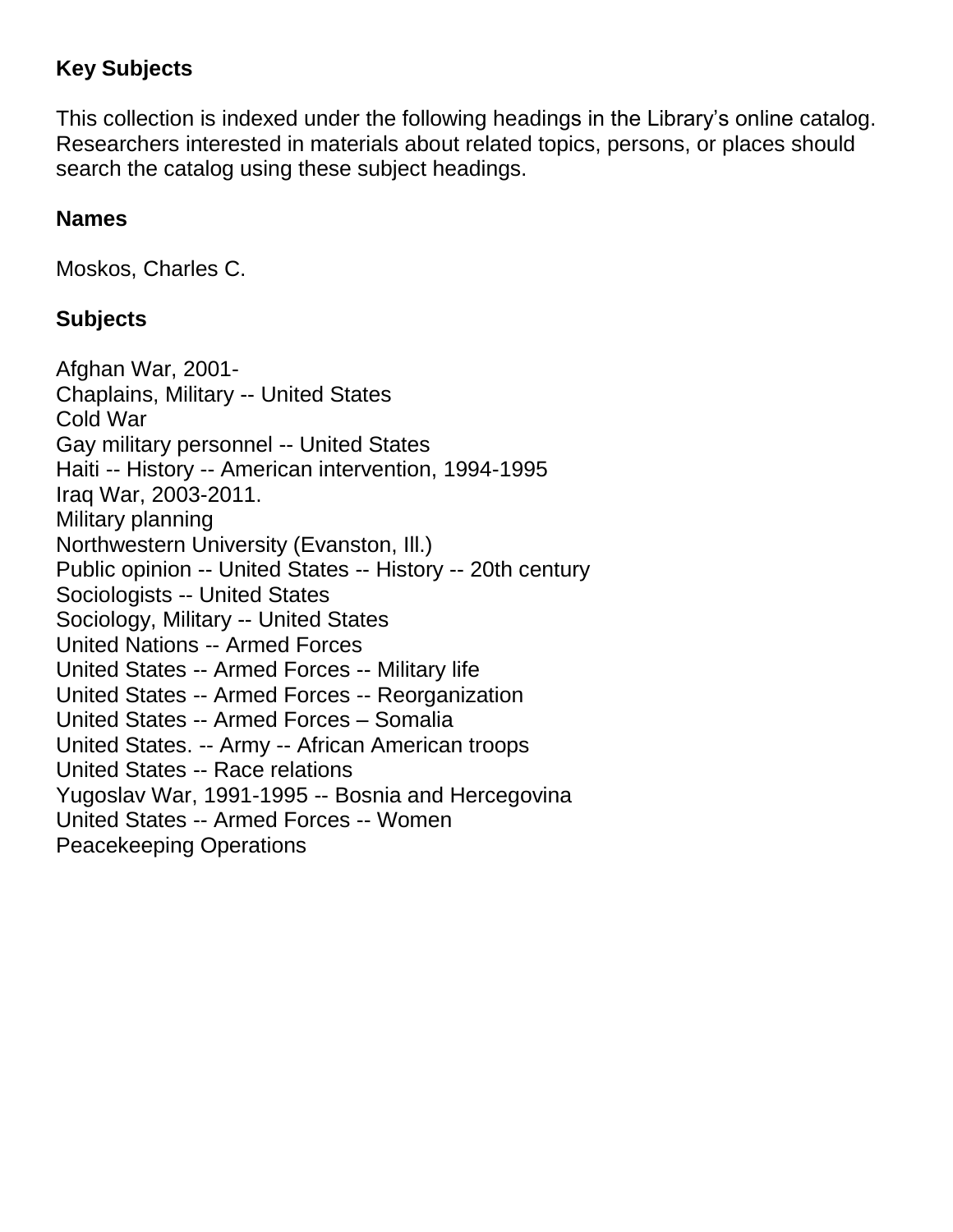# **Container List**

|   | <b>Box Folder</b> | Item ID#  | <b>Title</b>                                                                                                                              | <b>Dates</b>        |
|---|-------------------|-----------|-------------------------------------------------------------------------------------------------------------------------------------------|---------------------|
|   |                   |           | <b>Series 1: Subject Files</b>                                                                                                            | 1966-<br>2008, n.d. |
| 1 | 1                 |           | <b>Military Aptitude-Testing and Psychology</b>                                                                                           | 1977-1982           |
|   |                   | 800021001 | "Male Chargeable Accessions: Evaluation by<br>Mental Categories (1953-1973)," Bernard<br>Karpinos [photocopied excerpt]                   | 1977                |
|   |                   | 800021002 | "Manpower Research Studies: Male<br><b>Chargeable Accessions," Bernard Kaprinos</b>                                                       | <b>Jan-77</b>       |
|   |                   | 800021003 | "Subpopulation Differences in Performance<br>on Tests of Mental Ability: Historical Review<br>and Annotated Bibliography," Mark Eitelberg | 1981                |
|   |                   | 800021004 | "A Fuzzy Profile" (National Journal, Vol. 14,<br>No. 11) and attached tables                                                              | 13-Mar-82           |
|   |                   | 800021005 | "Recruit Aptitudes and Army Job<br>Performance: Setting Enlistment Standards<br>for Infantrymen," David J. Armor, et al.                  | Sep-82              |
|   | $\mathbf{2}$      |           | Draft, All-Volunteer Force, Civil Service<br><b>Debates</b>                                                                               | 1966-2005           |
|   |                   | 800021006 | "Attitudes of Younger American Men Toward<br>Selective Service," Karen Oppenheim<br>(Military Manpower Survey, Working Paper<br>No. 5)    | 1966                |
|   |                   | 800021007 | "Structural Linkages Between Civilian and<br>Military Sectors of American Society," David<br>Segal                                        | 1-Aug-74            |
|   |                   | 800021008 | "The Social Representativeness of the<br>Volunteer Army," David Segal and Bernard<br>Daina                                                | Dec-75              |
|   |                   | 800021009 | [Selected Readings on conscription]: Rise<br>and Fall of the Volunteer Army, pp. 28-60)                                                   | 1981                |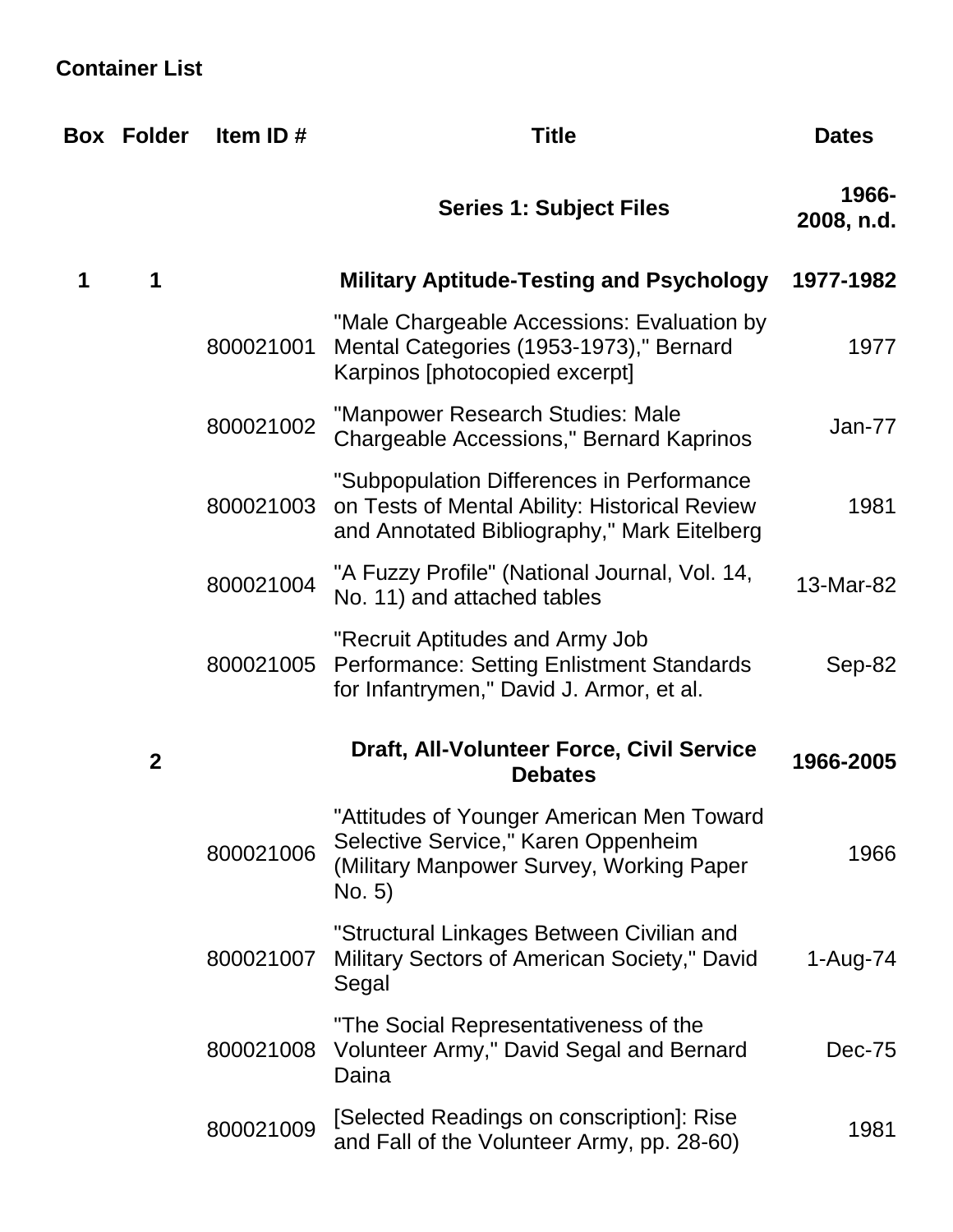| 800021010 | "The Utilization of Social Science in the<br>Policy Debate on a Military Draft," David<br>Segal                                                                          | 24-Mar-81     |
|-----------|--------------------------------------------------------------------------------------------------------------------------------------------------------------------------|---------------|
| 800021011 | "Military Organization and Personnel<br>Accession: What Changed with the<br>AVFand What Didn't," David Segal                                                             | 20-Mar-81     |
| 800021012 | "The Persistence And Importance of<br>Patriotism in the All-Volunteer Force," James<br>S. Burk                                                                           | $1-Dec-82$    |
| 800021013 | "Patriotism and the All-Volunteer Force,"<br>James Burk (Journal of Political and Military<br>Sociology, Vol. 12)                                                        | /1984         |
| 800021014 | "Military Draft: Potential Impacts and Other<br><b>Issues," US General Accounting Office</b>                                                                             | Mar-88        |
| 800021015 | "Should the US Reinstate the Draft?"<br>(Congressional Quarterly's Editorial<br><b>Research Reports)</b>                                                                 | 11-Jan-91     |
| 800021016 | "Military Service and Educational Attainment<br>in the All-Volunteer Force," Jere Cohen,<br>Rebecca Warner and David Segal (Social<br>Science Quarterly, vol. 76, no. 1) | <b>Mar-95</b> |
| 800021017 | "Citizen Soldiers" (The New Republic)                                                                                                                                    | 8-Jun-99      |
| 800021018 | "Phasing out conscription: Draft now part of<br>the past," David R. Sands (Washington<br>Times)                                                                          | 14-Jan-01     |
| 800021019 | "Fighting the War Against Terrorism," Doug<br>Bandow (Policy Analysis, No, 430)                                                                                          | 10-Apr-02     |
| 800021020 | "Representative Rangel's Radical Move to<br>Reinstate the Draft," Center for Military<br><b>Readiness</b>                                                                | $4-Mar-03$    |
| 800021021 | "Conscientious Objector Numbers Are Small<br>but Growing," Laurie Goodstein (New York<br>Times)                                                                          | $1-Apr-03$    |
| 800021022 | "Service to Civics," The Grantmaker Forum<br>on Community and National Service                                                                                           | $1-Oct-03$    |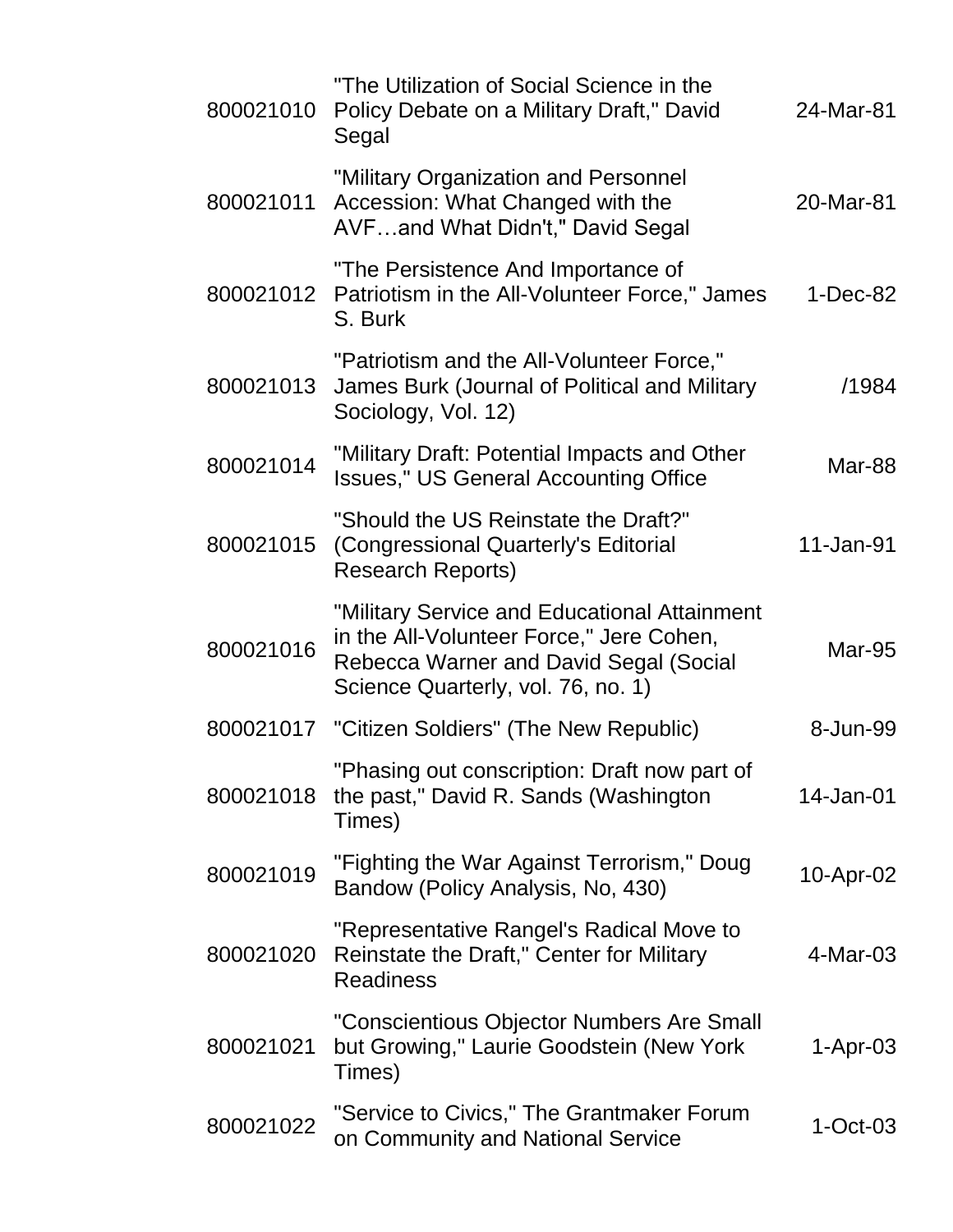|   | 800021023 | "Dems To Revive Draft Demand," Alexander<br>Bolton, The Hill, October 7, 2003                                                           | 10-Oct-03           |
|---|-----------|-----------------------------------------------------------------------------------------------------------------------------------------|---------------------|
|   | 800021024 | "U.S. Government Agency Initiates Steps for<br>Selective Military Draft," Eric Rosenberg,<br>Seattle Post-Intelligencer, March 14, 2004 | 14-Mar-04           |
|   | 800021025 | "Class Warfare," Josiah Bunting III (American<br>Scholar, Vol. 74, No. 1)                                                               | 2005                |
|   |           | 800021026 Washington Monthly (March 2005)                                                                                               | Mar-05              |
|   | 800021027 | "The Decline of Conscription in Europe: Are<br>There Lessons for the U.S.?" Karl Haltiner<br>and Tibor Tresch                           | 31-Mar-05           |
|   | 800021028 | "The Draft," Michael Schwartz (Mother<br>Jones)                                                                                         | 27-Apr-05           |
|   | 800021029 | "The Role of Economics in Ending the Draft,"<br>David R. Henderson (Econ Journal Watch,<br>Vol. 2, No. 2)                               | Aug-05              |
|   | 800021030 | "A New Concept of the Citizen-Soldier,"<br><b>Charles Moskos (Orbis) [reprint]</b>                                                      | <b>Fall 2005</b>    |
|   | 800021031 | "Volunteer Efforts Spark Push for Public<br>Service Academy," Christopher Lee<br>(Washington Post)                                      | 3-May-06            |
|   | 800021032 | Email from Campaign for a U.S. Public<br>Service Academy to Charlie Moskos                                                              | $1-May-06$          |
|   | 800021033 | "Ambush in War Zone D," Wesley Clark<br>(Washington Monthly)                                                                            | 2007                |
| 3 |           | <b>Media</b>                                                                                                                            | 1995-<br>2005, n.d. |
|   | 800021035 | [Brochure] "Media Do's and Don't's"                                                                                                     | ca. 1995            |
|   | 800021036 | "Clarifying the CNN Effect: An Examination of<br>Media Effects According to Type of Military<br>Intervention," Steve Livingston         | <b>Jun-97</b>       |
|   | 800021037 | "How Voice of NATO Honed His Delivery,"<br>Craigh Whitney (New York Times)                                                              | 4-May-99            |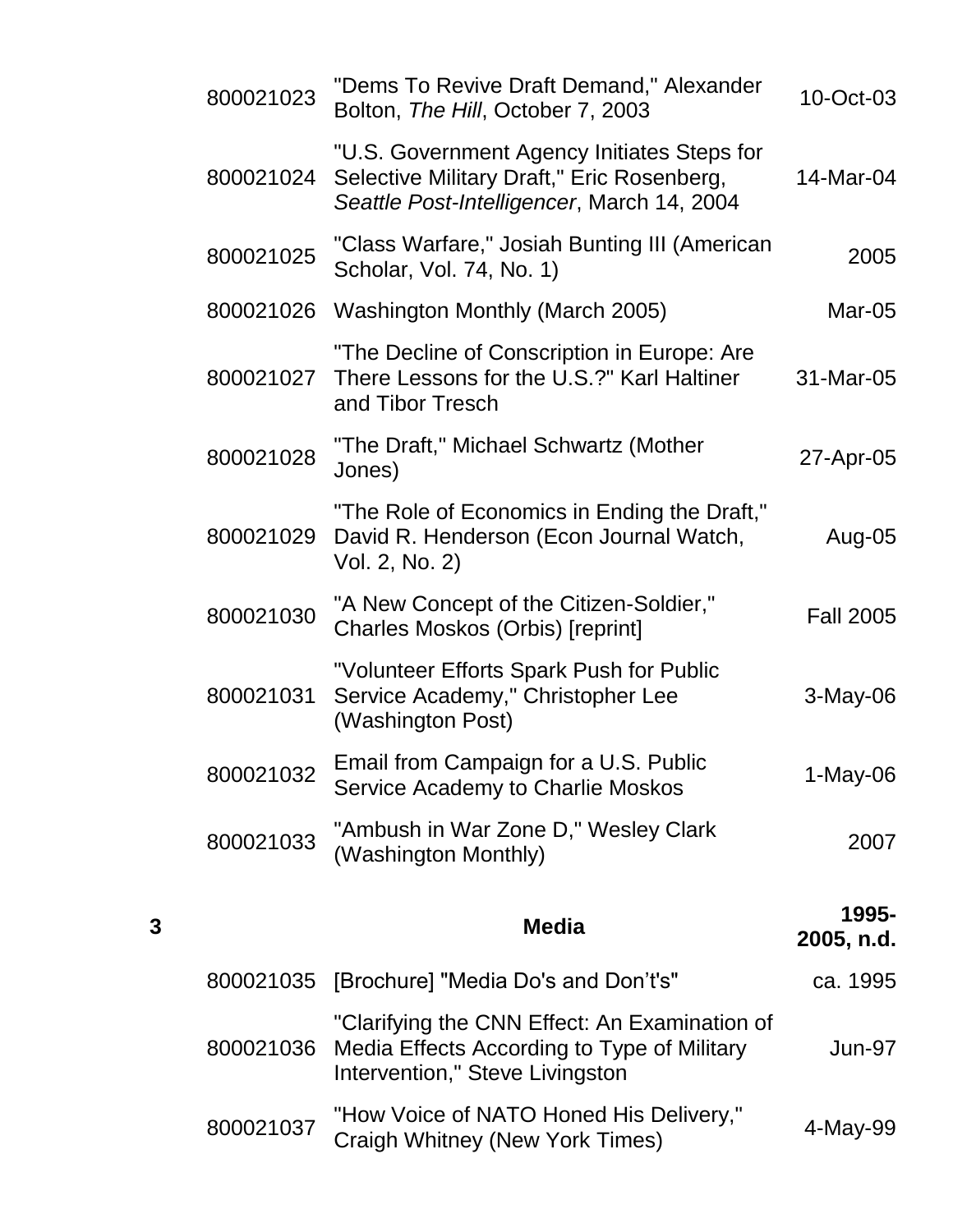| 27-Apr-98           | "Missing the Story on Bosnia," Richard Morin<br>(Washington Post)                                                                                                                                        | 800021038 |   |
|---------------------|----------------------------------------------------------------------------------------------------------------------------------------------------------------------------------------------------------|-----------|---|
| 1998                | "Media and the War" in Encyclopedia of the<br>Vietnam War, volume one, Spencer C.<br>Tucker, editor [excerpt]                                                                                            | 800021039 |   |
| $3-Jan-04$          | "Hazardous Assignments Killed 36<br>Journalists in '03," Neela Banjerjee (New<br>York Times)                                                                                                             | 800021040 |   |
| 1-Feb               | "The War in Primetime," Tiffany Ayers<br>(Military Officer)                                                                                                                                              | 800021041 |   |
| 18-Jan-05           | "Media's coverage has distorted world's view<br>of Iraqui reality," LTC Tim Ryan (World<br>Tribune)                                                                                                      | 800021042 |   |
| <b>Jul-05</b>       | "The Media: Subject Selection Is the Issue,"<br>Michael D. Mahler (Army magazine)                                                                                                                        | 800021043 |   |
| n.d.                | "Embedded With Their Satphones," H.D.S.<br>Greenway [photocopied book reviews]                                                                                                                           | 800021044 |   |
|                     |                                                                                                                                                                                                          |           |   |
| 1974-<br>2005, n.d. | <b>Race Relations</b>                                                                                                                                                                                    |           | 4 |
| $1-Feb-74$          | "The Impact of Military Service on Low<br>Aptitude Men," William E. Beusse (Prepared<br>for Air Force Human Resources Laboratory)                                                                        | 800021046 |   |
| /1979               | "The Influence of Military Service on the<br>Civilian Earnings Patterns of Blacks, Mexican<br>Americans, and Anglos," Dudley Poston, Jr.<br>(Journal of Political & Military Sociology, Vol.<br>7 No. 1) | 800021047 |   |
| /1979               | "Racial Inequality in Army Promotions," David<br>Segal and Peter Nordlie (Journal of Political<br>and Military Sociology, vol. 7, Spring)                                                                | 800021048 |   |
| 21-Nov-94           | "A Black and 'Blan' Mission," (Newsweek)                                                                                                                                                                 | 800021049 |   |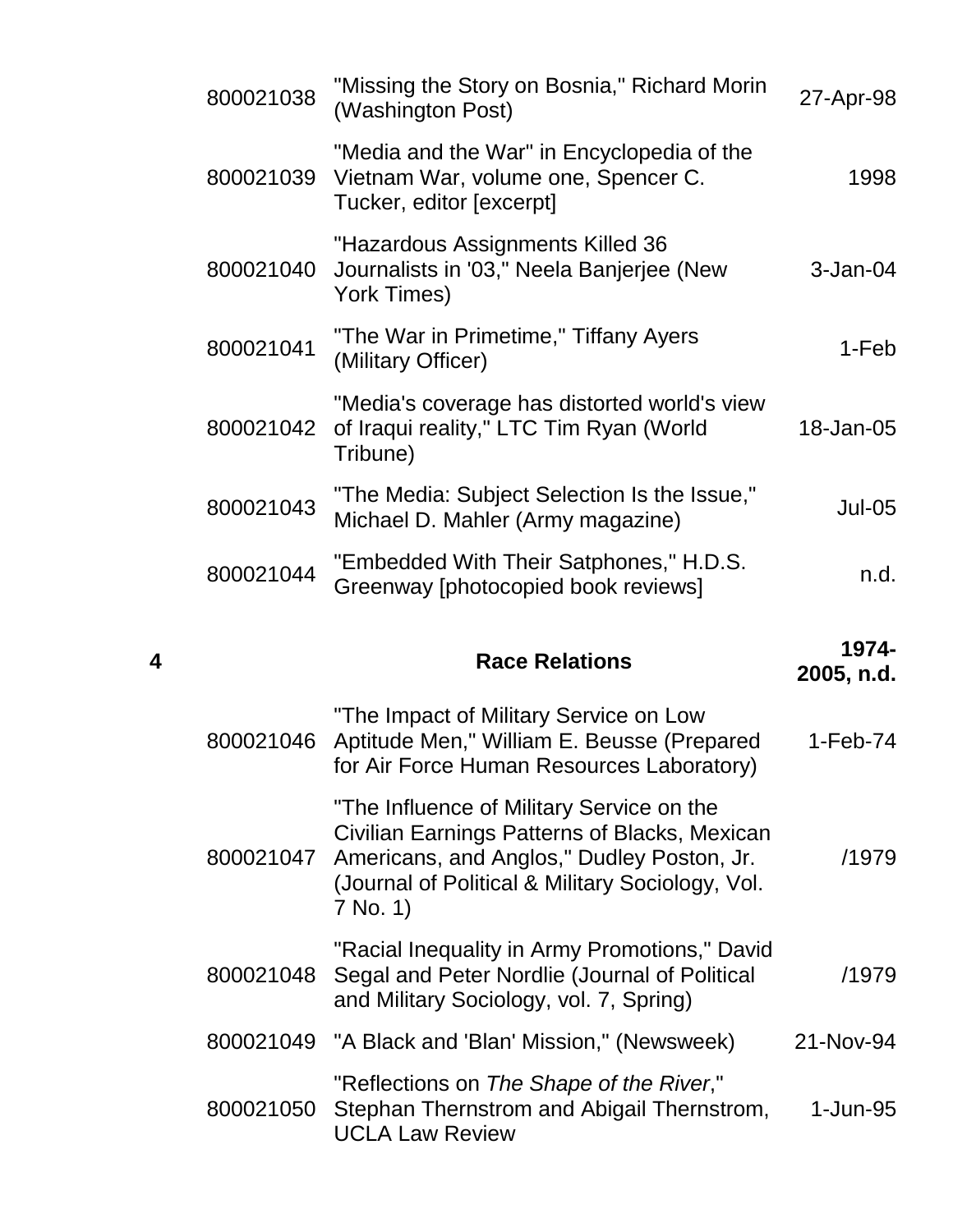| 800021051 | [Email]"Neglecting Women of Color in<br>Combat," Kristal Brent Zook (San Diego<br>Union-Tribune, accessed July 7, 2003)                                                                    | $3$ -Jul-03 |
|-----------|--------------------------------------------------------------------------------------------------------------------------------------------------------------------------------------------|-------------|
| 800021052 | "Movie Guide: Buffalo Soldiers (2003)," by<br>A.O. Scott (International Herald Tribune)                                                                                                    | 12-Sep-03   |
| 800021053 | "Former POW Shoshana Johnson Leaves<br>Army" (CNN.com, accessed December 13,<br>2003)                                                                                                      | 12-Dec-03   |
|           | 800021054 "Slightly separate, but not equal" (Economist)                                                                                                                                   | 18-Dec-04   |
| 800021055 | [Email]"Number of Black Army Recruits<br>Declining," Tom Philpott (North County<br>Times)                                                                                                  | 5-Mar-05    |
| 800021056 | "Race, Art and Integration: The Image of the<br>African American Soldier in Popular Culture<br>During the Korean War," Gerald Early<br>(American Academy of Arts and Sciences<br>Bulletin) | 25-Jun-05   |
| 800021057 | [Email]"Army Battling Steep Decline in Black<br>Recruits," Richard Whittle (Dallas Morning<br>News)                                                                                        | $2$ -Aug-05 |
| 800021058 | [Email]"Army Losing Minorities Recruits,"<br>Drew Brown (Miami Herald)                                                                                                                     | 21-Dec-05   |
| 800021059 | "The Pursuit of Manhood and the<br>Desegregation of the Armed Forces,"<br>Kenneth Karst (UCLA Law Review, Vol.<br>38:499) [photocopy article, inscribed by<br>Karst to Charlie Moskos]     | n.d.        |
| 800021060 | "Differences in Earnings and Earnings Ability<br>Between Black Veterans and Nonveterans in<br>the United States," Sally Cook Lopreato and<br>Dudley Poston, Jr. (Social Science Quarterly) | n.d.        |
| 800021061 | "The Shape of the River, Principal Findings<br>and Conclusions"                                                                                                                            | n.d.        |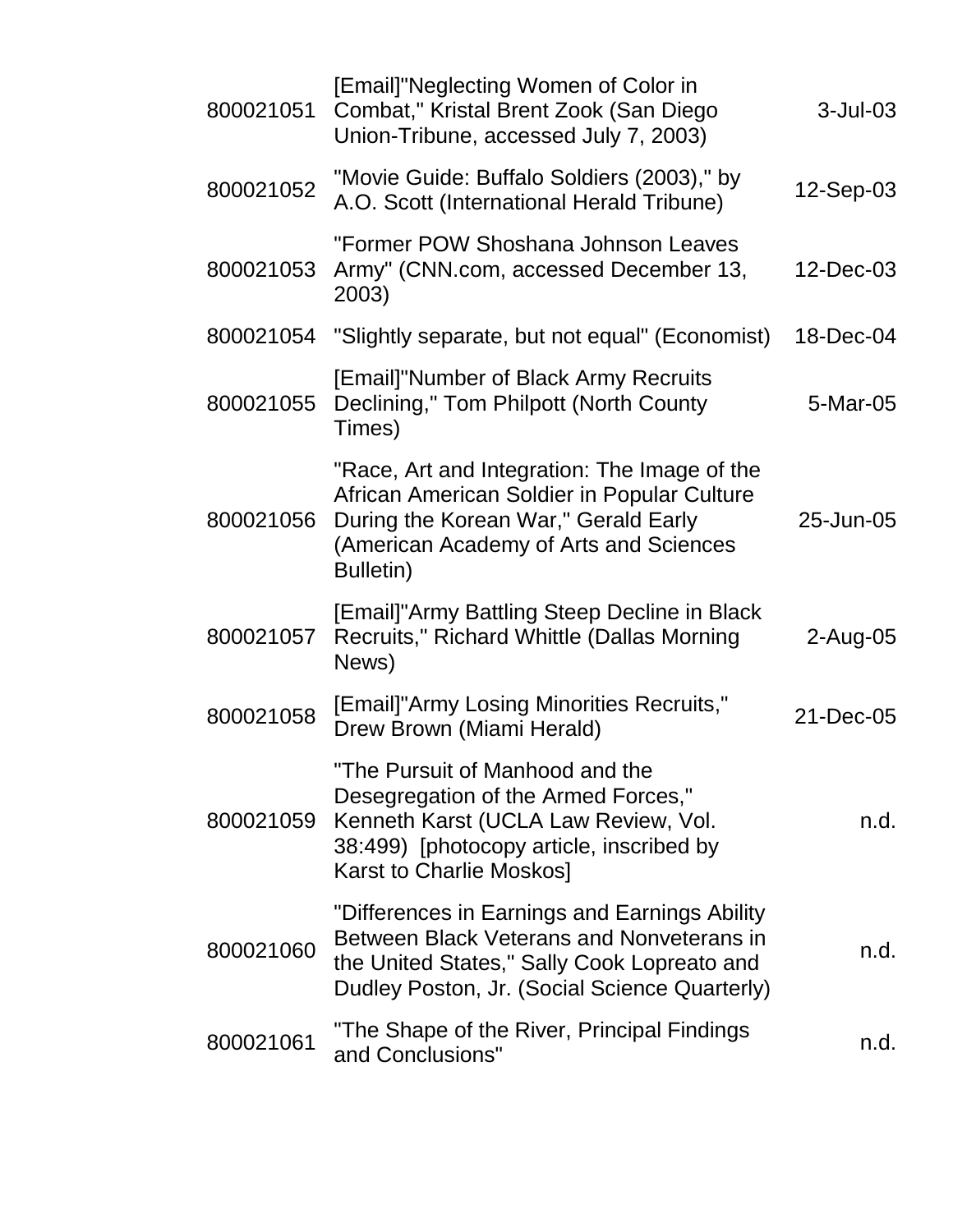| 5 |           | Peacekeeping, UN Missions and NGO's - I                                                                                                                  | 1975-<br>1994  |
|---|-----------|----------------------------------------------------------------------------------------------------------------------------------------------------------|----------------|
|   | 800021063 | "UN Peacekeepers: the Constabulary Ethic<br>and Military Professionalism," Charles<br>Moskos (Armed Forces and Society reprint)                          | Aug-75         |
|   | 800021064 | "A Sampling of US Naval Humanitarian<br>Operations," Adam B. Siegel                                                                                      | /1990          |
|   |           | 800021065 Soldiers for Peace (Vol. 5, No. 1)                                                                                                             | 1992           |
|   | 800021066 | "The Social Construction of Peacekeeping in<br>America," David R. Seagal (Sociological<br>Forum, vol. 7, no. 1)                                          | 1992           |
|   | 800021067 | "Pentagon May Get Disaster-Relief Role<br>Back," Rick Maze (Army Times)                                                                                  | 21-Sep-92      |
|   | 800021068 | "The Challenges of Peacekeeping," Karl<br>Eikenberry (Army magazine)                                                                                     | Sep-93         |
|   | 800021069 | "Social Psychological Issues in the<br>Adaptation of US Army Forces to<br>Peacekeeping & Contingency Missions," Paul<br>Bartone, Amy Adler, Mark Vaitkus | /1994          |
|   | 800021070 | "UN Leader to Seek Changes in<br>Peacekeeping," Barbara Crosette (New York<br>Times)                                                                     | Jan-94         |
|   | 800021071 | "Our Two Armies in Haiti," Bob Schacochis<br>(New York Times)                                                                                            | 8-Jan-94       |
|   | 800021072 | "Fateful Encounter: the United States and UN<br>Peacekeeping," Mats Berdal                                                                               | Spring<br>1994 |
|   | 800021073 | "Military's Growing Role in Relief Missions<br><b>Prompts Concerns," Eric Scmitt (New York</b><br>Times)                                                 | 31-Jul-94      |
|   | 800021074 | "Aid Agencies Hope to Enlist Military Allies in<br>the Future," Jane Perlez (New York Times)                                                             | 21-Aug-94      |
|   | 800021075 | "Out of Africa: Homecomings begin after<br>Rwanda duty," Katherine McIntire Peters<br>(Army Times)                                                       | 5-Sep-94       |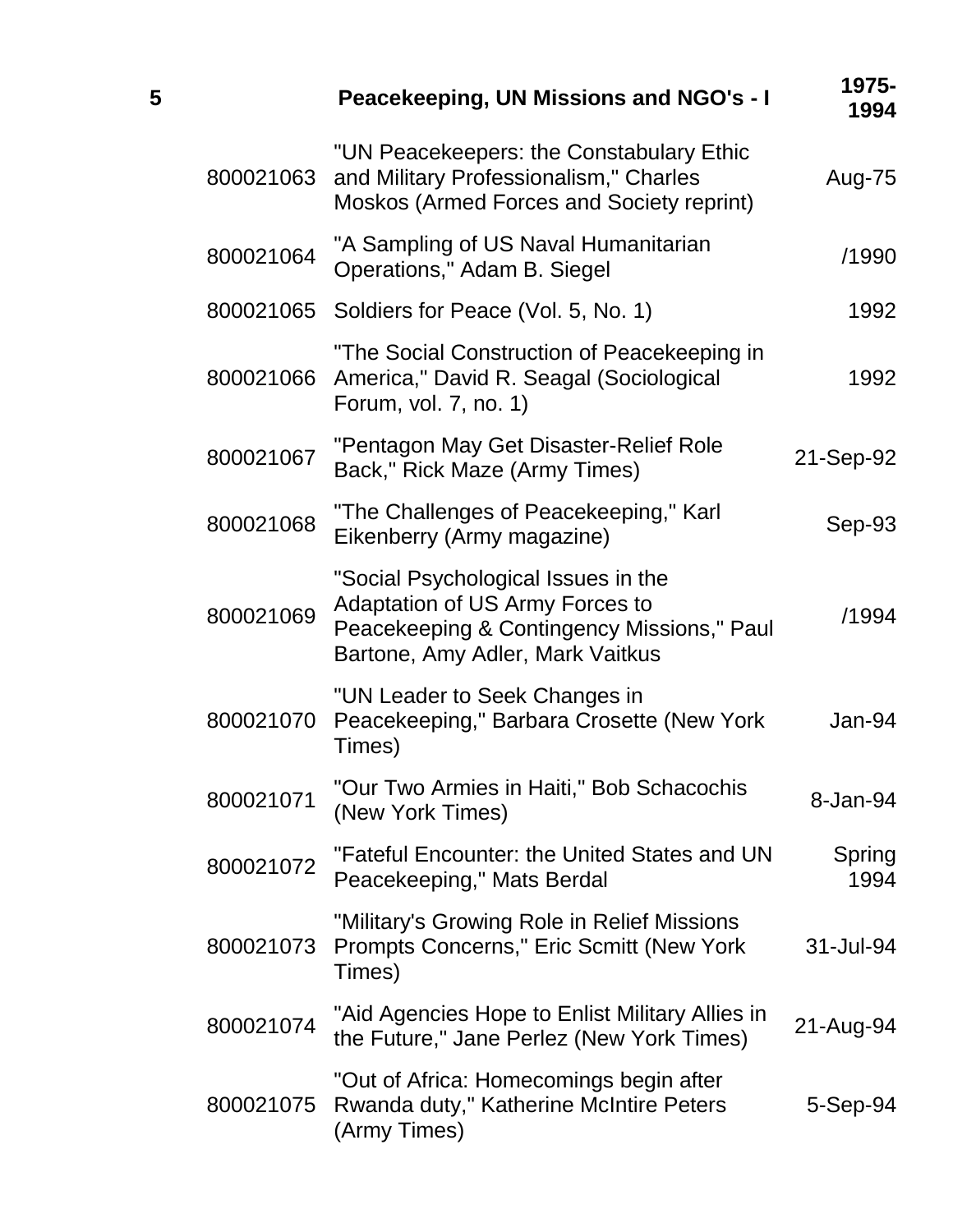|   | 800021076 | "The Wrong Mission," Karen Elliott House<br>(Wall Street Journal)                                                                                                  | 8-Sep-94         |
|---|-----------|--------------------------------------------------------------------------------------------------------------------------------------------------------------------|------------------|
|   | 800021077 | "Military Force: a User's Guide," Richard<br>Haas (Foreign Policy, No. 96)                                                                                         | <b>Fall 1994</b> |
|   | 800021078 | "Fixing Pentagon Peacekeeping Practices"<br>(New York Times)                                                                                                       | 24-Oct-94        |
|   | 800021079 | "Haitian Stress Syndrome?" (Newsweek)                                                                                                                              | $Oct-94$         |
|   | 800021080 | "Army, relief groups, UN meet to establish<br>rules for 'next time,' Katherine McIntire Peters<br>(Army Times)                                                     | 7-Nov-94         |
|   | 800021081 | "1,000 Americans on the Golan," Richard<br>Haas (New York Times)                                                                                                   | 21-Nov-94        |
|   | 800021082 | "Military Planning an Expanded Role for the<br>Reserves," Eric Schmitt (New York Times)                                                                            | 25-Nov-94        |
|   | 800021083 | "Torture by Its Peacekeepers in Somalia<br>Shocks Canada," Clyde Farnsworth (New<br>York Times)                                                                    | 27-Nov-94        |
|   |           |                                                                                                                                                                    |                  |
|   | 800021084 | "Peace Operations," Department of the Army<br>(FM 100-23)                                                                                                          | Dec-94           |
| 6 |           | Peacekeeping, UN Missions and NGO's - II                                                                                                                           | 1995-1999        |
|   | 800021085 | "Army Peacekeeping by the New Book" (New<br>York Times)                                                                                                            | 3-Jan-95         |
|   | 800021086 | "US Starts Evacuating Cuban Refugees from<br>Panama Camps," Larry Rohter (New York<br>Times)                                                                       | $2$ -Feb-95      |
|   | 800021087 | "Humanitarians or Warriors? Race, Gender<br>and Combat Status in Operation Restore<br>Hope," Laura Miller and Charles Moskos<br>(Armed Forces and Society reprint) | Summer<br>1995   |
|   | 800021088 | "Well done, but warlike it's not," Sean Naylor<br>(Army Times)                                                                                                     | 3-Jul-95         |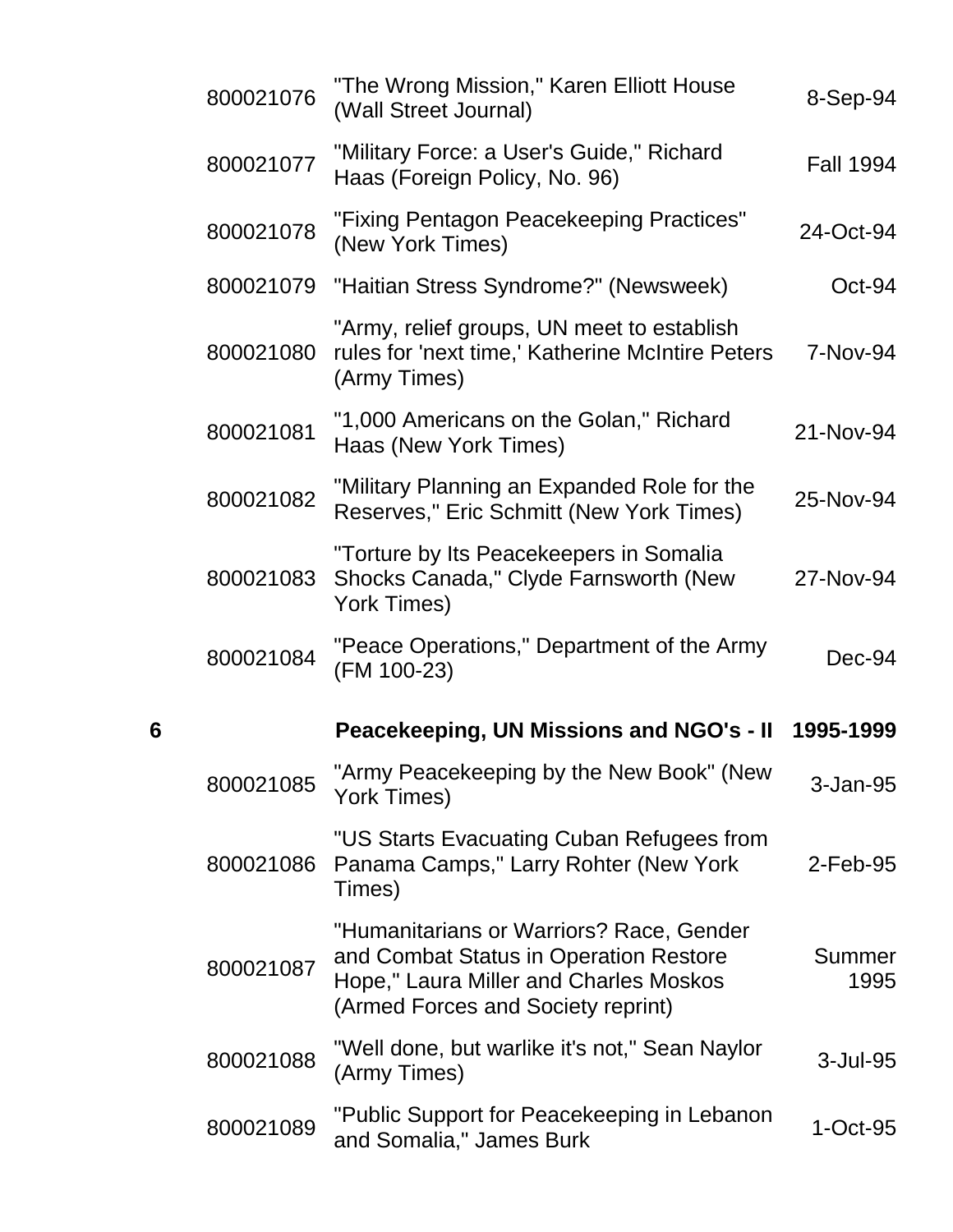| 800021090 | "Humanitarian NGOSs in Conflict<br>Intervention" in Managing Global Chaos,<br>Chester A. Crocker, ed                                                    | 1996      |
|-----------|---------------------------------------------------------------------------------------------------------------------------------------------------------|-----------|
| 800021091 | "U.S. Army in Peace Operations at the<br>Dawning of the Twenty-First Century," David<br>Seagal and Dana Eyre                                            | May-96    |
| 800021092 | "The Red Cross Becomes a Bull's-Eye,"<br><b>Raymond Bonner (New York Times)</b>                                                                         | 18-Dec-96 |
| 800021093 | "Late Breaking Foreign Policy," Warren<br>Strobel [review by Phillip Taylor] (unknown<br>publication)                                                   | ca. 1997  |
| 800021094 | "An enduring symbol: the stubborn survival of<br>the Red Cross," Geoffrey Best (Times Literay<br>Supplement)                                            | 14-Mar-97 |
| 800021095 | "Portraying American Public Opinion toward<br>the Bosnia Crisis," Richard Sabel<br>(Press/Politics, vol. 3, no. 2)                                      | 1998      |
| 800021096 | "Learning to Live with NGOs," P.J. Simmons<br>(Foreign Policy)                                                                                          | /1998     |
| 800021097 | "Cool heads, warm hearts and dry feet:<br>Norwegians in international peacekeeping for<br>more than 50 years," Mauritz S. Mortensen                     | 21-Jul-99 |
| 800021098 | "Major Post-Cold War Military Operations"<br>(Wall Street Journal)                                                                                      | 22-Sep-99 |
| 800021099 | "Peacekeeping in Bosnia, The Austrian<br>Experience: A Case Study," Franz Kernic                                                                        | 22-Oct-99 |
| 800021100 | "Mission Impossible," Brian Urquhart [review<br>of "Black Hawk Down," Mark Bowden] (New<br><b>York Review of Books)</b>                                 | 18-Nov-99 |
| 800021101 | "Why don't they fight each other? Cultural<br>diversity and operational unity in multinational<br>forces," Eyal Ben-Ari, Boas Shamir and Efrat<br>Elron | 1999      |
| 800021102 | "From Adversaries to Allies: Relief Workers'<br>Attitudes Toward the US Military," Laura L.<br>Miller (Qualitative Sociology, Vol. 22, No. 3)           | /1999     |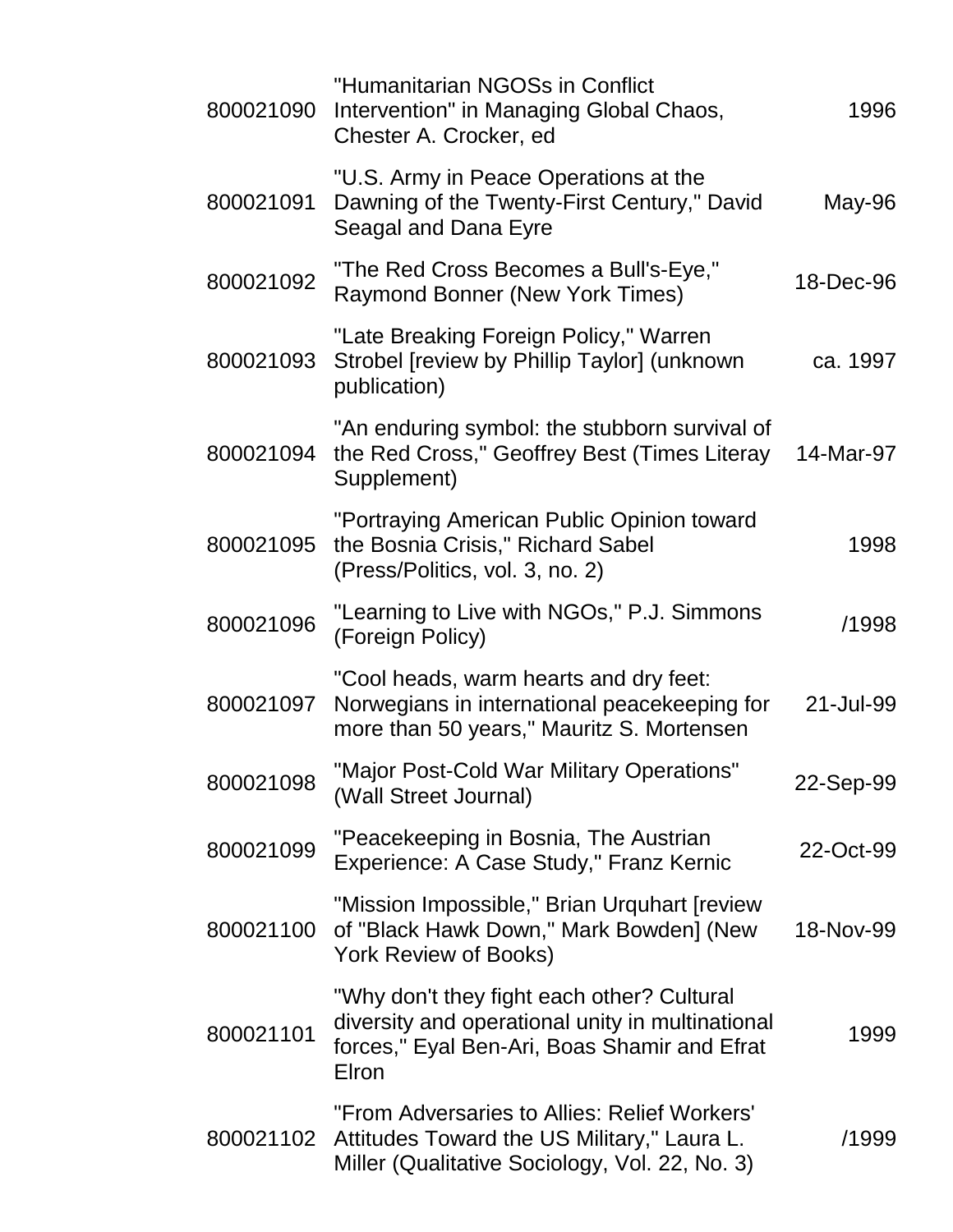|           | Peacekeeping, UN Missions and NGO's -<br>Ш                                                                                                                                        | 2000-2004  |
|-----------|-----------------------------------------------------------------------------------------------------------------------------------------------------------------------------------|------------|
| 800021103 | "What Justifies Peacekeeping," James Burk<br>(Peace Review Vol. 12, No. 3)                                                                                                        | 2000       |
| 800021104 | "Democracy by Force: US Military<br>Intervention in the Post-Cold War Era," Karin<br>von Hippel [review by Richard Swain]<br>(Military History)                                   | ca. 2000   |
| 800021105 | Catalog of books on peacekeeping, clipping,<br>unknown publication                                                                                                                | ca. 2000   |
| 800021106 | "Deliver Us From Evil," Jack Matlock, Jr.<br>(New York Times Book Review)                                                                                                         | Mar-00     |
| 800021107 | "Up in Arms: Services Unify Approach to<br>Combat Fatigue," Roberto Suro (Washington<br>Post)                                                                                     | $7-Mar-00$ |
| 800021108 | "In the Name of Humanity," Brian Urquhart<br>(New York Review of Books, April 27)                                                                                                 | 27-Apr-00  |
| 800021109 | "Nothing Was Delivered," David Reiff [review<br>of "Deliver Us From Evil," William Shawcross]<br>(The New Republic)                                                               | 1-May-00   |
| 800021110 | "Political and Military Comments on US Army<br>Leadership and Peace Support Operations,"                                                                                          | 1-Aug-00   |
| 800021111 | "Political and Military Comments on US Army<br>Leadership and Peace Support Operations"                                                                                           | Aug-00     |
| 800021112 | "Peacekeeping: the UN's missions<br>impossible" (Economist)                                                                                                                       | 5-Aug-00   |
| 800021113 | "Relief Workers at Risk Where Peacekeepers<br>Fear to Tread," Christopher Wren (New York<br>Times)                                                                                | 19-Nov-00  |
| 800021114 | "Quality of Life for US Soldiers Deployed in<br>the Balkans" [Memo from Carol R. Schuster,<br>Defense Capabilities and Management to<br>Rep. Tim Hutchinson and Rep. Max Cleland] | 14-Dec-00  |

**7**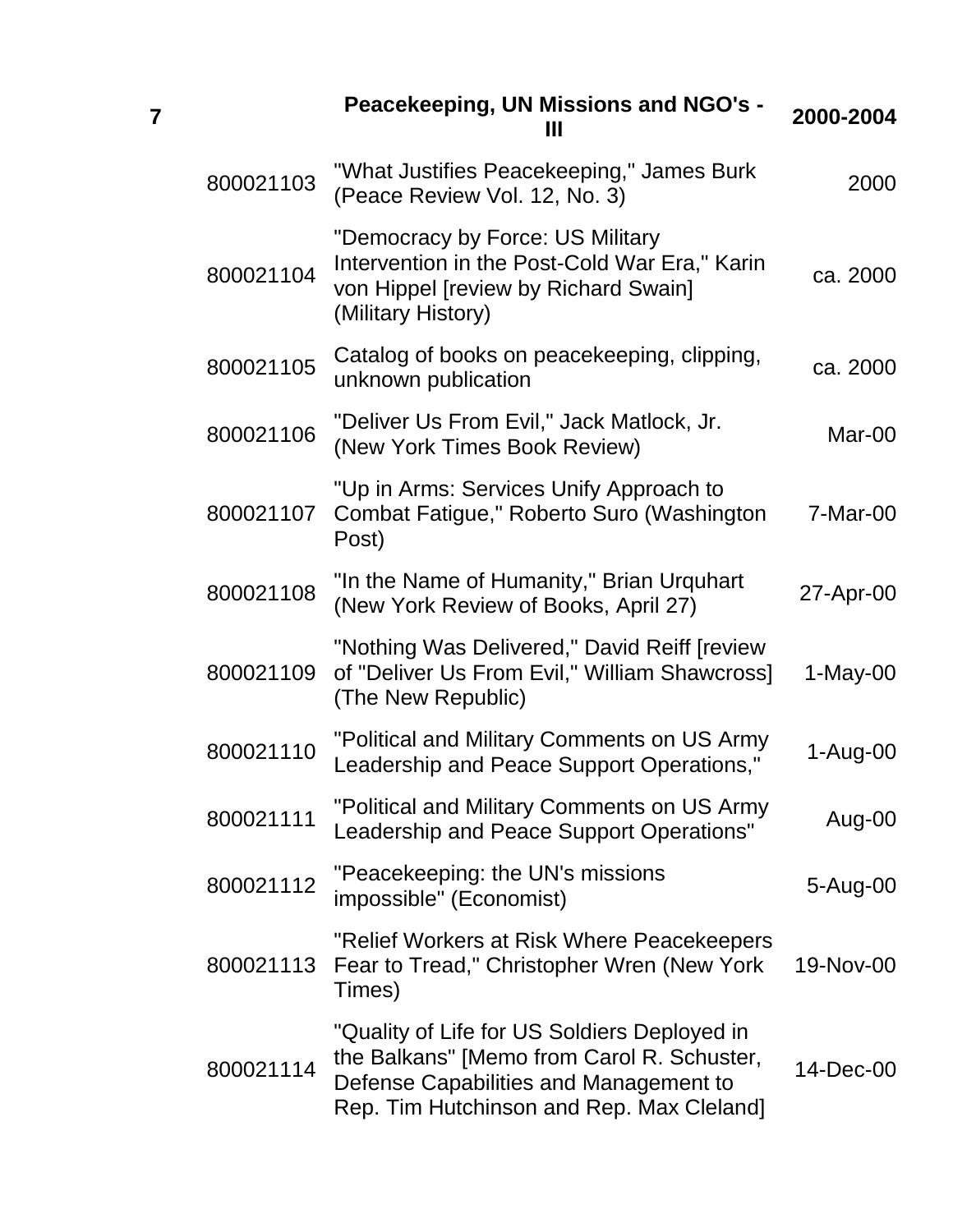| 800021115 | "Peacekeepers' Progress," James Kitfield<br>(National Journal)                                                                    | 23-Dec-00   |
|-----------|-----------------------------------------------------------------------------------------------------------------------------------|-------------|
| 800021116 | "Kosovo After Action Review," US Army<br>Peacekeeping Institute [program]                                                         | Feb-01      |
| 800021117 | "Peacekeeping: do the ends justify the<br>costs?" (VFW Magazine)                                                                  | Mar-01      |
| 800021118 | "Army Says Unit is Unprepared for War<br>Duty," James Dao (New York Times)                                                        | 29-Mar-01   |
| 800021119 | "A radical-populist view of the invasion of<br>Haiti," Madison Bell [review of "Hideous<br>Dream," Stan Goff] (Chicago Tribune)   | 8-Apr-01    |
| 800021120 | "Stressors and Stressors on Peacekeeping<br><b>Operations: Implications for Operational-</b><br>Level Commanders," Richard Hatton | 24-Apr-01   |
| 800021121 | "Let others take up peacekeeping,<br>Pentagon's No. 2 says," Andrea Stone (USA<br>Today)                                          | 19-Jun-01   |
| 800021122 | "How the warlords won," I.M. Lewis (Times<br><b>Literary Supplement)</b>                                                          | 8-Jun-01    |
| 800021123 | "United States Institute of Peace Special<br>Report, American Civilian Police in UN Peace<br>Operations"                          | $6$ -Jul-01 |
| 800021124 | "The Future of Peace Operations--Findings<br>from a Workshop," National Intelligence<br>Council                                   | 18-Sep-01   |
| 800021125 | "Peace Is Hell," William Langewiesche<br>(Atlantic Monthly)                                                                       | $Oct-01$    |
| 800021126 | "For this relief," Alex de Waal [review of "The<br>Selfish Altruist," Tony Vaux] (Times Literary<br>Supplement)                   | 4-Jan-02    |
| 800021127 | "Sins of the secular missionaries"<br>(Economist)                                                                                 | 29-Jan-02   |
| 800021128 | "Training for Peace and Humanitarian Relief<br>Operations," Robert M. Schoenhaus<br>(Peaceworks 43)                               | Apr-02      |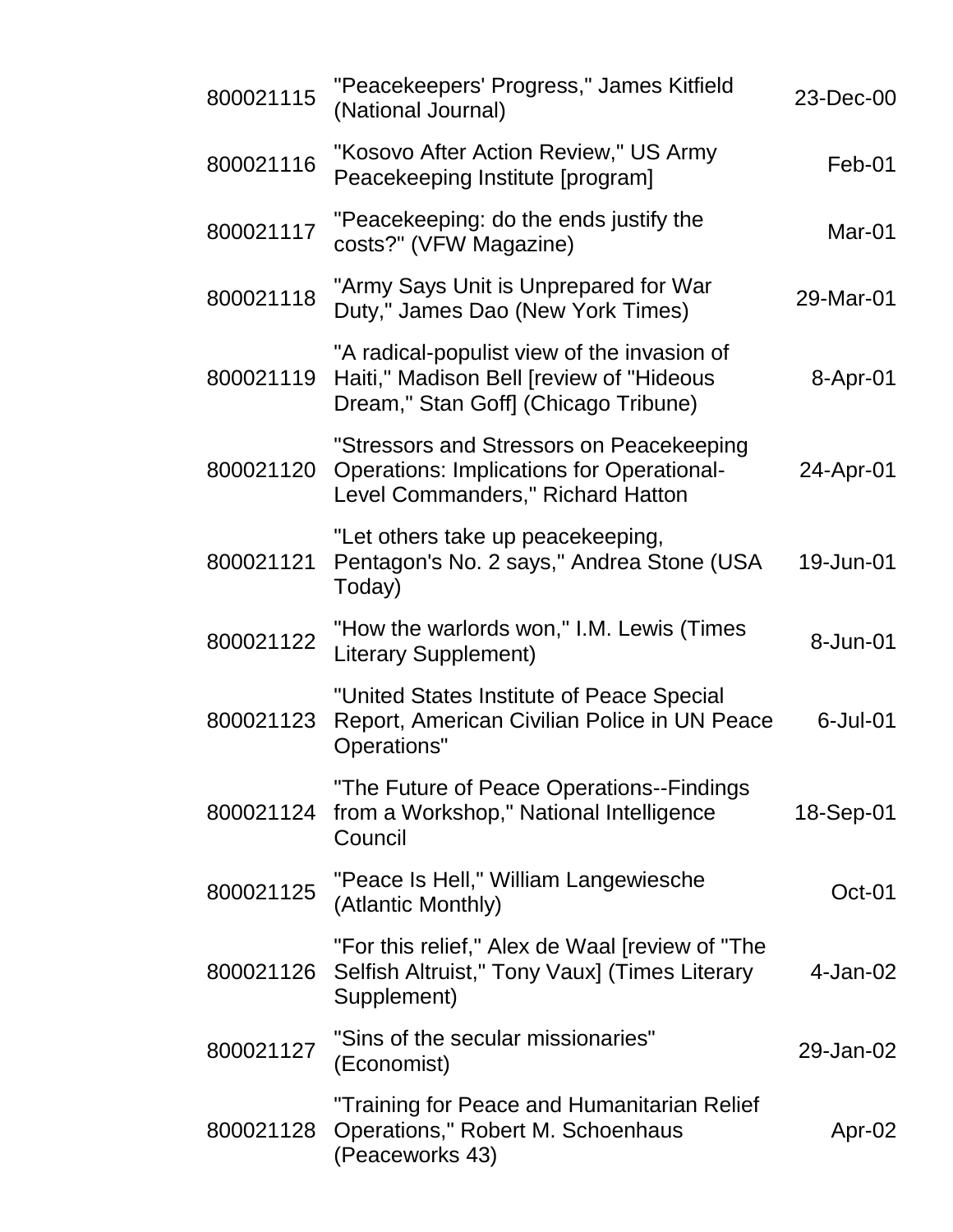| 800021129 | "United States Institute of Peace Special<br>Report, Enhancing International Civilian<br><b>Police in Peace Operations"</b> | 22-Apr-02           |
|-----------|-----------------------------------------------------------------------------------------------------------------------------|---------------------|
| 800021130 | United States Institute of Peace Special<br>Report, Enhancing International Civilian<br><b>Police in Peace Operations"</b>  | 22-Apr-02           |
| 800021131 | "Permanent Installation," J. Eric Duskin (In<br>These Times)                                                                | 29-Apr-02           |
| 800021132 | "The Ethics of Armed Humanitarian<br>Intervention," C.A.J. Coady (Peaceworks 45)                                            | $1$ -Jul-02         |
| 800021133 | "Rumsfeld takes dim view of US<br>peacekeeping role," Bill Gertz (Washington<br>Times)                                      | 17-Feb-03           |
|           | 800021134 Rand Review, Vol. 27, No. 2                                                                                       | Summer<br>2003      |
| 800021135 | "Beating up the boys in blue," Book review of<br>We did Nothing: Why the Truth Doesn't                                      | 7-Jun-03            |
|           | Always Come Out When the UN Goes Inby<br>Linda Polman, The Economist                                                        |                     |
|           | Peacekeeping, UN Missions and NGO's -<br>IV                                                                                 | 2004-<br>2007, n.d. |
| 800021136 | "Transition to and from Hostilities," Defense<br>Science Board 2004 Summer Study                                            | 2004                |
| 800021137 | "African Commitments to Conflict Prevention<br>and Peacemaking," Kwesi Aning                                                | 2004                |
| 800021138 | "International Military Education and<br><b>Multinational Military Cooperation," Charles</b><br><b>Moskos</b>               | Jan-04              |
| 800021139 | "Military humanitarianism," Thomas Weiss<br>and Kurt Campbell (Survival, vol. 43, no. 5)                                    | 13-Jun-05           |

**8**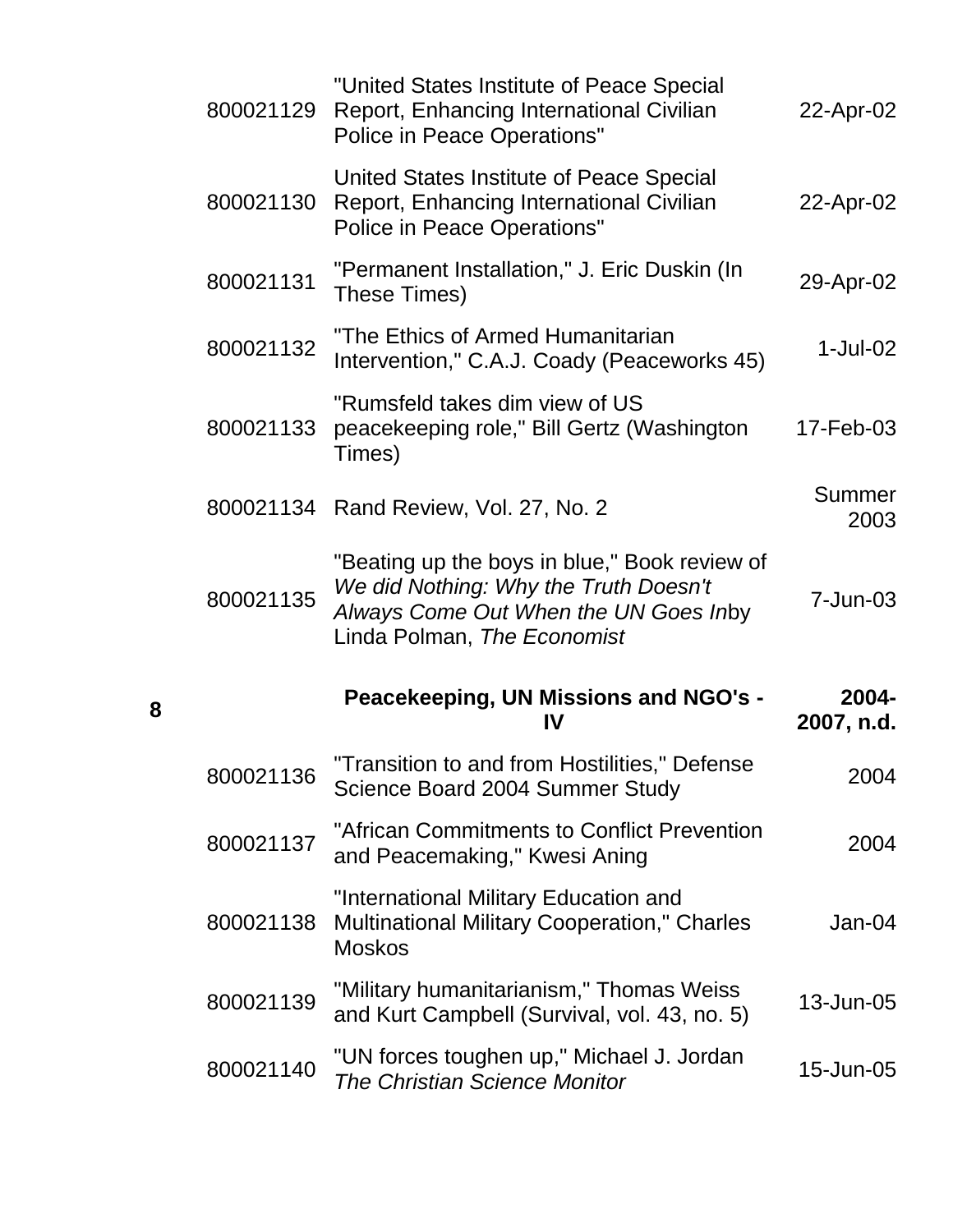| 800021141 | "Creating a Force for Peace Operations:<br><b>Ensuring Stability with Justice," Kimberly</b><br>Field and Robert Perito (Parameters, Vol 32,<br>No. 4) | 24-Jun-05   |
|-----------|--------------------------------------------------------------------------------------------------------------------------------------------------------|-------------|
| 800021142 | "Briefing" (Economist)                                                                                                                                 | $6$ -Jan-07 |
| 800021143 | "Recent Books" (Foreign Affairs, Vol. 85, No.<br>6)                                                                                                    | n.d.        |
| 800021144 | "NGOs: New Gods Overseas," Adam<br>Roberts (Economist)                                                                                                 | n.d.        |
| 800021145 | "Canadian Warriors in Peacekeeping: Points<br>of Tension in Complex Cultural Encounters,"<br>Donna Winslow [essay]                                     | n.d.        |
| 800021146 | "Blue Helmets: the Strategy of UN Military<br>Operations," John Hillen [Review]<br>(Parameters)                                                        | n.d.        |
| 800021147 | "Wealthy Countries in Effect Pay Poor Ones<br>to Handle U.N. Missions," Alix M. Freedman                                                               | n.d.        |
| 800021148 | "Strange Bedfellows: NGOs and the Military<br>in Humanitarian Crises," Donna Winslow<br>[essay]                                                        | n.d.        |
| 800021149 | "Peacekeeping: Points of Tension in<br><b>Complex Cultural Encounters," Donna</b><br>Winslow [essay]                                                   | n.d.        |
| 800021150 | "Haiti turns US soldiers into cops," Rogers<br>Worthington (Chicago Tribune)                                                                           | n.d.        |
| 800021151 | "Multi-National Brigade (East) Operational<br>Overview, Task Force Falcon"                                                                             | n.d.        |
|           | 800021152 [Email] "Specialist Michael New Trial"                                                                                                       | n.d.        |
| 800021153 | "The Polls--Trends: United States<br>Intervention in Bosnia," Richard Sobel (Public<br>Opinion Quarterly, Vol. 62)                                     | n.d.        |
| 800021154 | "A Harrowing Case Study in Modern<br>Warfare," Gary Anderson [review of "Black"<br>Hawk Down," Mark Bowden] (unknown<br>publication)                   | n.d.        |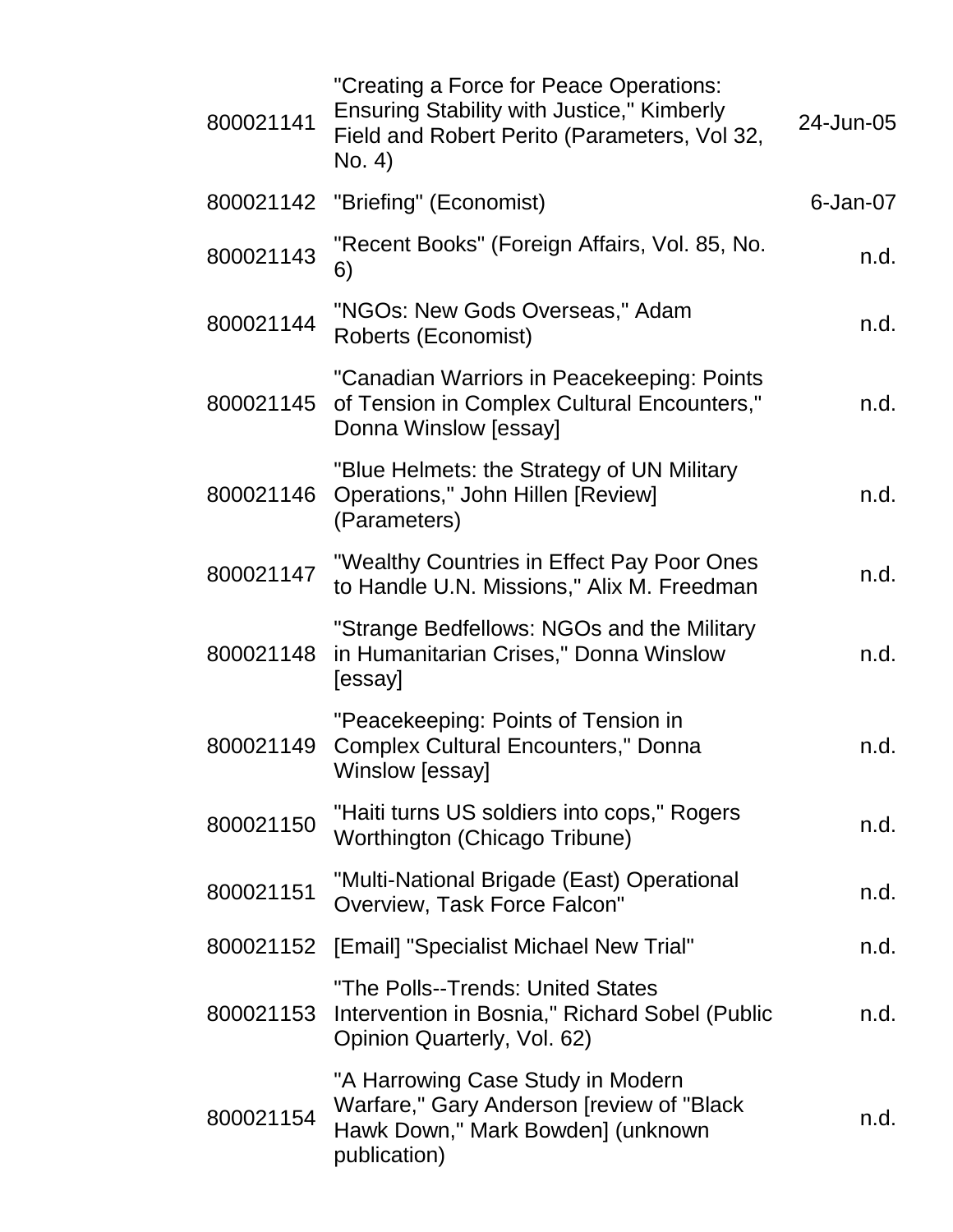|    | 800021155 | "A Bed for the Night," David Rieff [review by<br>Laura Secor] (unknown publication)                                                                  | n.d.                |
|----|-----------|------------------------------------------------------------------------------------------------------------------------------------------------------|---------------------|
| 9  |           | <b>Somalia Papers</b>                                                                                                                                | 1993-<br>1994, n.d. |
|    | 800021156 | "Somalia: Human Rights Abuses by the<br>United Nations Forces" (African Rights,<br>London)                                                           | <b>Jul-93</b>       |
|    | 800021157 | "Report of the Human Dimensions Research<br><b>Team Operation Continue Hope," Robert</b><br>Gifford, James Stokes and James Jackson                  | 15-Jul-93           |
|    |           | 800021158 "Somalia: the GI Blues" (Newsweek)                                                                                                         | 15-Mar-93           |
|    | 800021159 | "Observation of a Human Dimensions<br>Research Team in Somalia During Operation<br>Restore Hope," Robert Gifford, James<br>Jackson, Kathleen DeShazo | $Oct-93$            |
|    | 800021160 | "Human Dimensions Research Team:<br>Operation Restore Hope" [fact sheet]                                                                             | ca. 1994            |
|    | 800021161 | [Re: Somalia, undated memo, no author]                                                                                                               | n.d.                |
|    |           | 800021162 "The OI' 86th," Pelfrey [4 comic strips]                                                                                                   | n.d.                |
| 10 |           | <b>Humanitarian Operations and Military</b><br><b>Culture</b>                                                                                        | 1994-<br>2000, n.d. |
|    | 800021163 | "Restore Hope Soldier Handbook"                                                                                                                      | Dec-92              |
|    | 800021164 | <b>Combined JTF Haiti Rules of Engagement</b><br>Card                                                                                                | 9-Sep-94            |
|    | 800021165 | Combined JTF Haiti Rules of Engagement<br>Card                                                                                                       | 19-Sep-94           |
|    | 800021166 | <b>Combined JTF Haiti Rules of Engagement</b><br>Card                                                                                                | 21-Sep-94           |
|    | 800021167 | "Staying Healthy in Haiti," US Army<br><b>MEDCOM</b>                                                                                                 | 22-Sep-94           |
|    |           | 800021168 IET Soldier's Handbook                                                                                                                     | $1-Jan-98$          |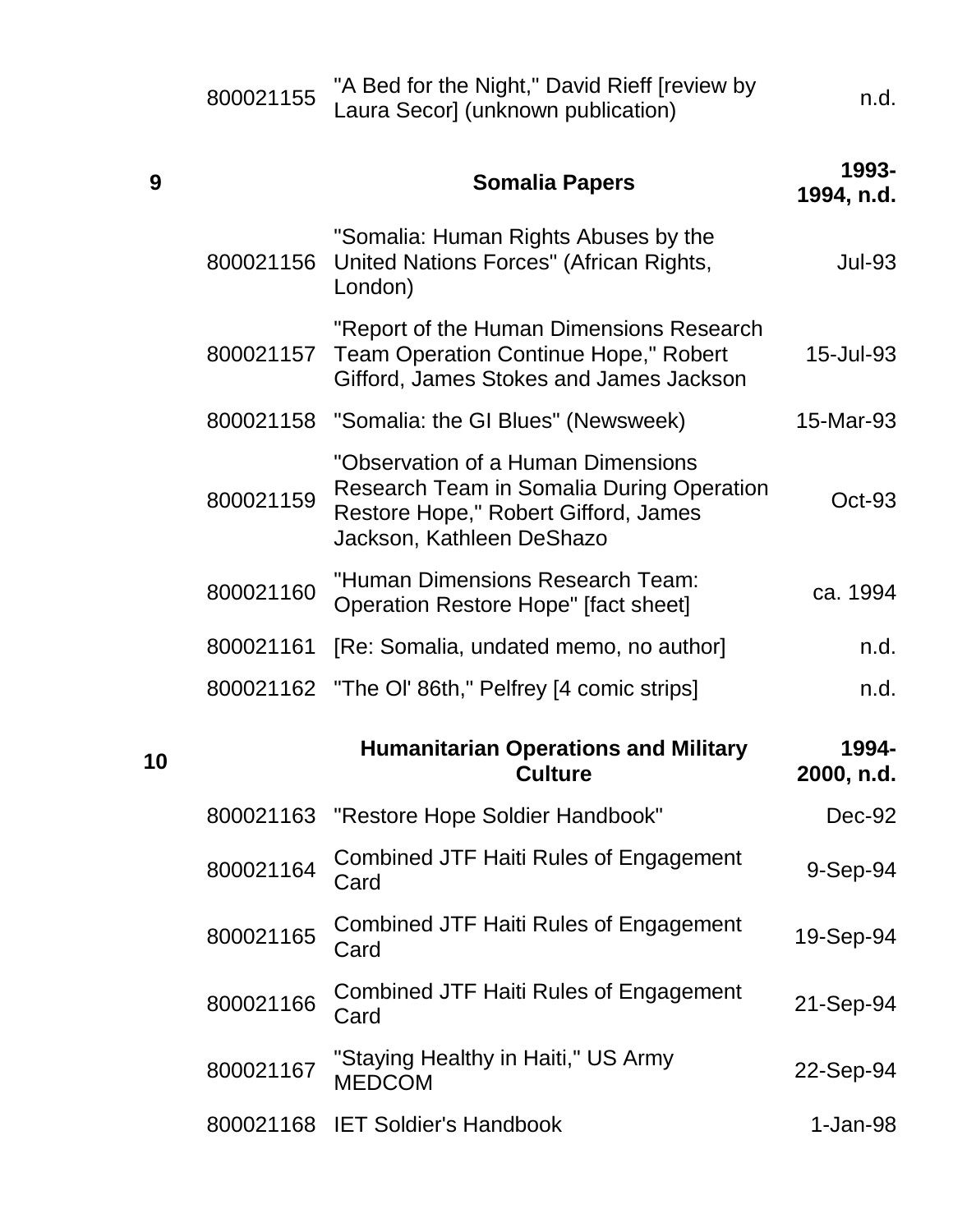|    |           | 800021169 IET Soldier's Handbook, Addenda 1 and 2                                                                                          | $1-Oct-98$          |
|----|-----------|--------------------------------------------------------------------------------------------------------------------------------------------|---------------------|
|    | 800021170 | "Defense Transformation: A Short Guide to<br>the Issues," David Chuter                                                                     | $1-Au$ g-00         |
|    | 800021171 | <b>Multinational Peacekeeping Operations</b>                                                                                               | n.d.                |
| 11 |           | <b>Future army - different kinds of warfare</b>                                                                                            | 1988-<br>2002, n.d. |
|    | 800021172 | "The Relevance of Postmodernism for Social<br>Science," John W. Murphy (Diogenese, No.<br>143)                                             | 1988                |
|    | 800021173 | "Less Chance of a Fight," Lawrence<br>Freedman [review of "The Blunted Sword,"<br>Evan Luard] (Times Literary Supplement)                  | 1988                |
|    | 800021173 | "Towards the Resolution of Paradigm<br>Conflict: Holism Versus Postmodernism,"<br>Ronald H. McKinney (Philosophy Today, Vol.<br>32, No. 4) | 1988                |
|    | 800021174 | "Sociology of Postmodernism," Scott Lash<br>[review by David Ashley] (unknown<br>publication)                                              | ca. 1990            |
|    | 800021175 | "Peace and War: Armed Conflicts and<br>International Order 1648-1989," Kalevi Holsti<br>[review, no author] (Unknown publication)          | ca. 1991            |
|    | 800021176 | "Transformation of War," Martin van Creveld<br>[review by Daniel Moran] (Society)                                                          | <b>Nov-91</b>       |
|    | 800021177 | "Rethinking America's Security," Graham<br>Allison [review by Karen Hultgren] (National<br><b>Strategy Reporter)</b>                       | 1992                |
|    | 800021178 | "The Future of Conventional Warfare and<br>U.S. Military Strategy," Don Snider and<br>Gregory Grant (The Washington Quarterly,<br>Winter)  | 1992                |
|    | 800021179 | "The Pentagon's War on Drugs: The Ultimate<br>Bad Trip," The Defense Monitor (Vol. 21, No.<br>1)                                           | /1992               |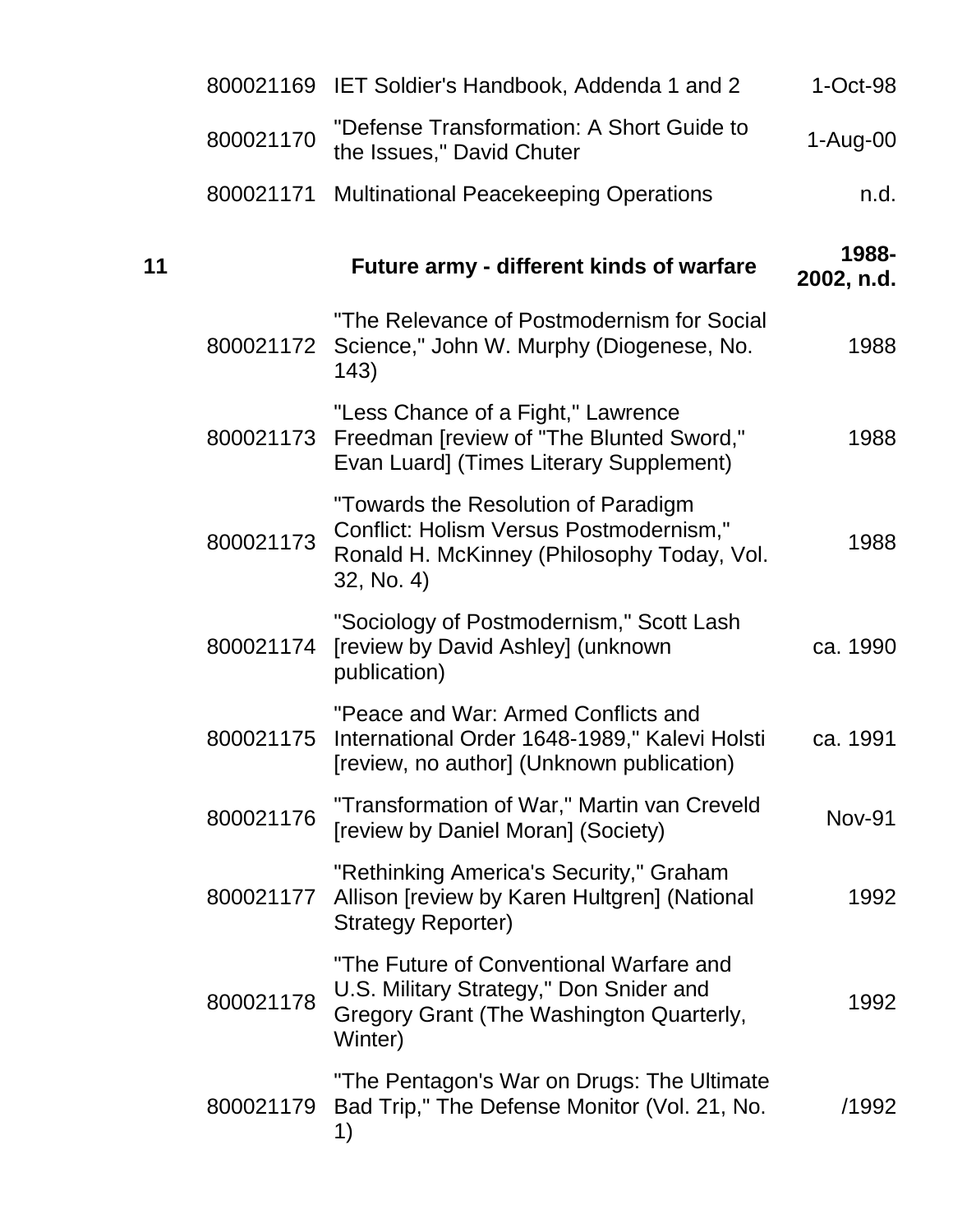| 800021180 | "The Day of the Fox," Owen Harries (The<br>National Interest)                                                                                                                    | 1992             |
|-----------|----------------------------------------------------------------------------------------------------------------------------------------------------------------------------------|------------------|
| 800021181 | "The Real Order: Zones of Peace/Zones of<br>Turmoil," Max Singer and Aaron Wildavsky<br>[review by Francis Fukuyama] (unknown<br>publication)                                    | ca. 1993         |
| 800021182 | "Beyond Cold War: Peace and Turmoil<br>Zones," Charles Wolf, Jr. [review of "The<br>Real World Order," Max Singer] (Wall Street<br>Journal)                                      | 30-Aug-93        |
| 800021183 | "The Last American Warrior: Non-Traditional<br>Missions and the Decline of the US Armed<br>Forces, Charles Dunlap, Jr." (The Fletcher<br>Forum of World Affairs, Vol. 18, No. 1) | Spring<br>1994   |
| 800021184 | "Cavalry to Computer," Andre Krepinevich<br>(The National Interest)                                                                                                              | <b>Fall 1994</b> |
| 800021185 | "Contested Knowledge: Social Theory in the<br>Postmodern Era," Steven Siedman [review]<br>by Michael Donnelly] (unknown publication)                                             | ca. 1994         |
| 800021186 | "From Post-Industrial to Post-Modern<br>Society," Krishnan Kumar [review by Richard<br>Child Hill] (Theory and Methods)                                                          | ca. 1995         |
| 800021187 | "The Militarization of the U.S.-Mexico Border,<br>1978-1992 [review by Manual Moreno-Evans]<br>(American Journal of Sociology)                                                   | ca. 1996         |
| 800021188 | "The End of International War? Armed<br>Conflict 1989-95," Peter Wallenstein and<br>Margareta Sollenberg (Journal of Peace<br>Research)                                          | 1996             |
| 800021189 | "A 'Watershed Document' on a Radically<br>Different World," Edward Atkenson [review of<br>"The Future of War," George and Meredith<br>Friedman] (Army magazine)                  | Mar-97           |
| 800021190 | Inote from Charles Moskos to Steven Lee<br>Meyers]                                                                                                                               | 10-Nov-99        |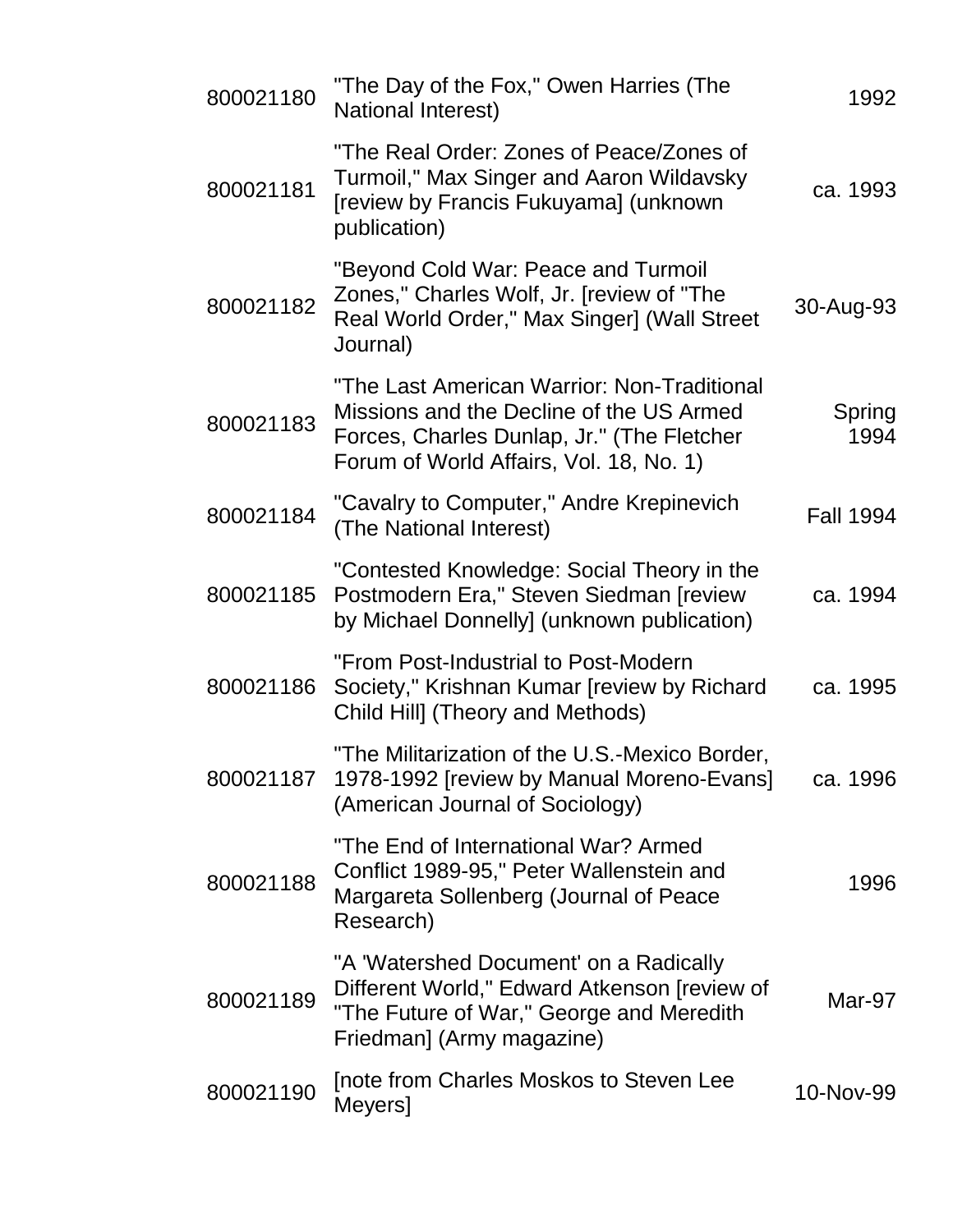| 12-Nov-99           | "Ground Zero: Military Must Change for 21st<br>Century--The Question Is How," Thomas<br><b>Ricks (Wall Street Journal)</b>                                                            | 800021191 |
|---------------------|---------------------------------------------------------------------------------------------------------------------------------------------------------------------------------------|-----------|
| 28-Feb-00           | "Army's 'Smart' Gear Isn't Making Sense,"<br>Andrea Stone (USA Today)                                                                                                                 | 800021192 |
| 2001                | "Different Missions, Different Values? A<br>Canadian View on Military Professions in a<br>Global Society," A.C. Okros [paper from<br><b>Inter-University Seminar on Armed Forces]</b> | 800021193 |
| <b>Nov-02</b>       | "When Soldiers Become Cops," Rachel<br>Bronson (Foreign Affairs)                                                                                                                      | 800021194 |
| n.d.                | "On Future War," Martin van Creveld [review]<br>(unknown publication)                                                                                                                 | 800021195 |
| 1993-<br>2006, n.d. | <b>Chaplain Readings, Religion Articles and</b><br><b>Related Data</b>                                                                                                                | 12        |
| 28-Dec-93           | "Army's First Muslim Chaplain Sees a<br>Historic Role" (New York Times)                                                                                                               | 800021196 |
| 1995                | "Religious Accommodation 1995"<br>(anonymous)                                                                                                                                         | 800021197 |
| 17-Apr-97           | "Pentagon Rule Would OK Peyote for<br>Religious Rites," Paul Richter (Los Angeles<br>Times)                                                                                           | 800021198 |
| 17-May-99           | "Witches practice with Pentagon's blessing,"<br>Kim Sue Lia Perkes (Washington Times<br><b>National Weekly Edition)</b>                                                               | 800021199 |
| 5-Jul-99            | "I Saluted a Witch," S.C. Gwynne (Time)                                                                                                                                               | 800021200 |
| 2001                | "American Religious Identification Survey,"<br>Barry Kosmin and Egon Mayer (Graduate<br>Center of the City University of New York)                                                    | 800021201 |
| ca. 2001            | "Combat Chaplain: a Thirty-Year Vietnam<br>Battle," James Johnson [review by Jose E.<br>Alvarez] (Journal of Military History)                                                        | 800021202 |
|                     | "Air Force chaplains: Bias pervades the                                                                                                                                               |           |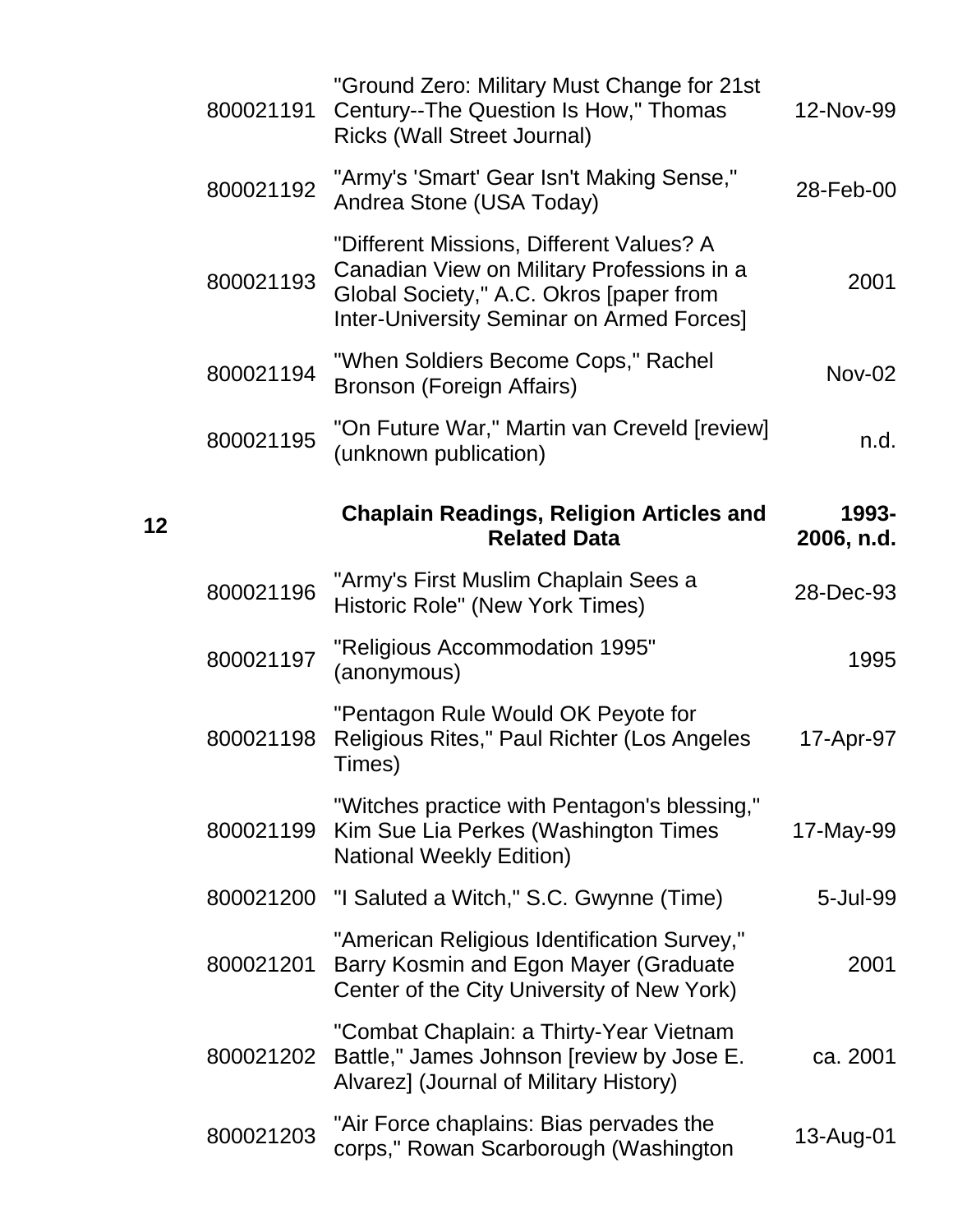Times)

| 800021204 | "Military Clerics Balance Arms and Allah,"<br>Laurie Goodstein (New York Times)                                   | 7-Oct-01  |
|-----------|-------------------------------------------------------------------------------------------------------------------|-----------|
| 800021205 | [book reviews, Journal of Military History]                                                                       | ca. 2002  |
| 800021206 | "The Chaplain's Evolving Role in Peace and<br>Humanitarian Relief Operations," Paul<br>McLaughlin (Peaceworks 46) | $Sep-02$  |
| 800021207 | "In Kuwait, Baptism Before the Gunfire,"<br>Jonathan Finer and Peter Baker (Washington<br>Post)                   | 28-Feb-03 |
| 800021208 | "The prayer that ended a career," Vince<br>Crawley (Army Times)                                                   | 10-Mar-03 |
| 800021209 | "Ministers of War: the Amazing Chaplaincy of<br>the US Military," Rod Dreher (National<br>Review)                 | 10-Mar-03 |
| 800021210 | "FY02 Active-Duty Muslims by R/C and<br>Gender," source: DMDC, Edgar Zapante                                      | 11-Apr-03 |
| 800021211 | "Chaplain in Iraq Draws Concern"<br>(Washington Post)                                                             | 12-Apr-03 |
| 800021212 | [Email] "Few atheists in U.S. foxholes," Steve<br>Sailer (UPI)                                                    | 21-Apr-03 |
| 800021213 | "Battlefield Aid for Soldiers' Battered<br>Psyches," Steven Lee Myers (New York<br>Times)                         | 21-Jun-03 |
| 800021214 | "The Other Battle: Coming Home," Ann Scott<br><b>Tyson (Christian Science Monitor)</b>                            | 9-Jul-03  |
| 800021214 | "2 Soldiers Defy Orders, Marry Baghdad<br>Women," Larry Kaplow (Chicago Tribune)                                  | 28-Aug-03 |
| 800021215 | "Military Probes Hiring of Clerics," Rowan<br>Scarborough (Washington Times)                                      | 26-Sep-03 |
| 800021216 | "Pentagon Says It Will Review Chaplain<br>Policy," Laurie Goodstein (New York Times)                              | 28-Sep-03 |
|           | 800021217 "Chaplain Puts Green Beret Past to Use With                                                             | 21-Jan-04 |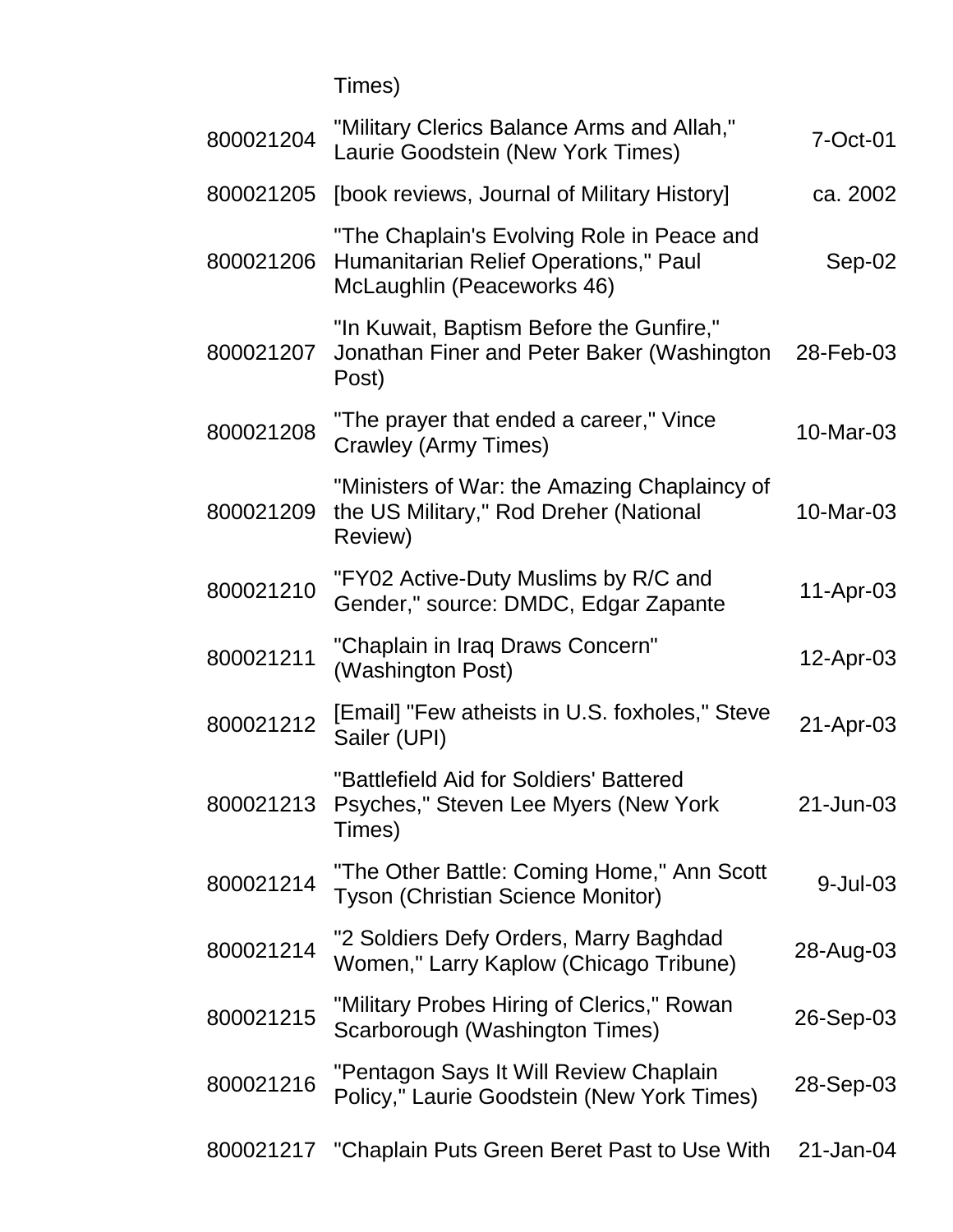|           | Troops," Pamela Constable (Washington<br>Post)                                                                                                                                                                  |           |
|-----------|-----------------------------------------------------------------------------------------------------------------------------------------------------------------------------------------------------------------|-----------|
| 800021218 | <b>[Email from Suzanne Hansford-Bowles to</b><br><b>Charlie Moskos]</b>                                                                                                                                         | 4-Mar-04  |
| 800021219 | "Self-Described Religious Identification<br>Among American Adults" (Infoplease.com,<br>accessed May 21, 2005) and "Religious<br>Identification in the U.S." (Religious<br>Tolerance.org, accessed May 21, 2005) | /2005     |
| 800021220 | [Email] "Returning Military Gets Counseling<br>First," Craig Gima (Honolulu Star-Bulletin)                                                                                                                      | 21-Jan-05 |
| 800021221 | "Air Force Chaplain Tells of Academy<br>Proselytizing," Laure Goodstein (New York<br>Times)                                                                                                                     | 12-May-05 |
| 800021222 | "Study examines spirituality among university<br>members," Bridget Shackelford (Daily Bruin)                                                                                                                    | 28-Feb-06 |
| 800021223 | [Email] "Troubled Soldiers Turn to Chaplains<br>for Help," Patrick Jonsson (Christian Science<br>Monitor)                                                                                                       | 8-Mar-06  |
| 800021224 | "In the Hands of God," Kristin Henderson<br>(Washington Post)                                                                                                                                                   | 30-Apr-06 |
| 800021225 | "Military Tries to Reduce the Stress of War,"<br>Erica Goode (Washington Post)                                                                                                                                  | n.d.      |
| 800021226 | "Prophetic Ministry: In the Army?" Kermit<br>Johnson (manuscript)                                                                                                                                               | n.d.      |
| 800021227 | "Top chaplain carries Navy pride, service"<br>(unknown publication)                                                                                                                                             | n.d.      |
| 800021228 | [Religious survey questions and answers,<br>n.d.                                                                                                                                                                | n.d.      |
| 800021229 | [General religious preferences of service]<br>members in the US Army, unknown source]                                                                                                                           | n.d.      |
|           |                                                                                                                                                                                                                 | 1000      |

| 13 |                              | 1999-      |
|----|------------------------------|------------|
|    | <b>Chaplain Survey Items</b> | 2007, n.d. |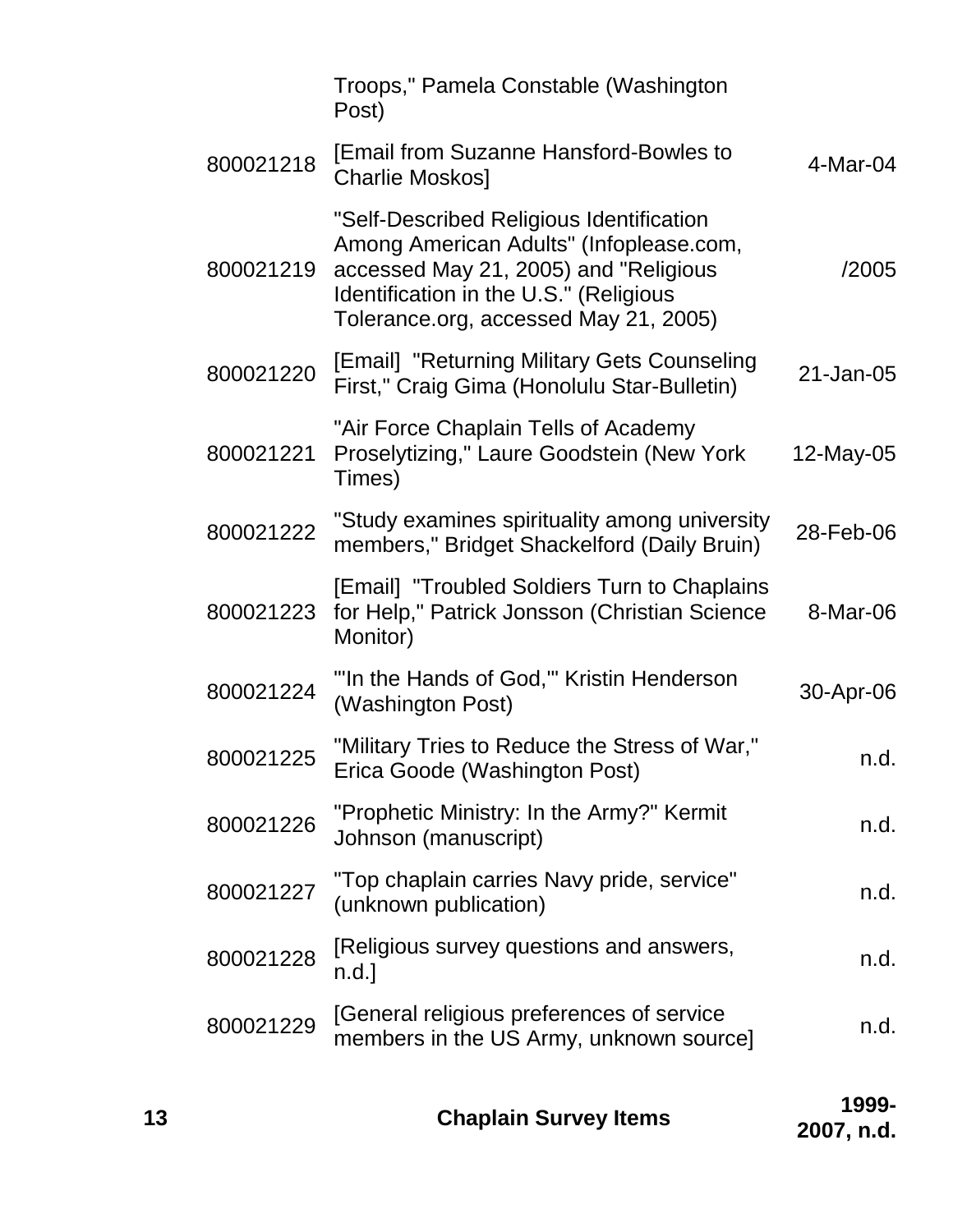| 800021230 | "Chaplain Services: Findings from the Spring<br>1999 Sample Survey of Military Personnel,"<br>prepared for the Office of Chief of Chaplains<br>by the US Army Research Institute"                                         | 1999                |
|-----------|---------------------------------------------------------------------------------------------------------------------------------------------------------------------------------------------------------------------------|---------------------|
| 800021231 | [Chaplain services survey]                                                                                                                                                                                                | 2000                |
| 800021232 | "Chaplain Services: Findings from the Fall<br>2000 Sample Survey of Military Personnel,"<br>prepared for the Office of Chief Chaplains by<br>the US Army Research Institute                                               | 2000                |
| 800021233 | ["In the last 12 months at your location, have<br>you" survey results, 2000]                                                                                                                                              | 2000                |
| 800021234 | "Chaplain Services: Findings from the Spring<br>2001 Sample Survey of Military Personnel"<br>(Prepared for Office of Chief of Chaplains by<br>US Army Research Institute)                                                 | /2001               |
| 800021235 | "Sample Survey of Military Personnel" (DA<br>Form 7221)                                                                                                                                                                   | Mar-02              |
| 800021236 | ["varimax factor analysis of spiritual well-<br>being items"] (printed 2003)                                                                                                                                              | ca. 2003            |
| 800021237 | "Spiritual Self-Assessment: Calling,<br>Connecting and Serving in this Unique<br>Context" (anonymous)                                                                                                                     | ca. 2005            |
| 800021238 | "Navy Quality of Life Survey," Chief of Naval<br>Personnel                                                                                                                                                                | ca. 2007            |
| 800021239 | "A Pilot Study to Examine the Use and<br>Relative Validity of the Spiritual Identity<br>Questionnaire in a Deployed Environment,"<br>Thomas Vail and James Gamerl (Army<br><b>Medical Department Research and School)</b> | n.d.                |
| 14        | <b>Military Culture</b>                                                                                                                                                                                                   | 1977-<br>2003, n.d. |
| 800021240 | "The Effect of Military Service on Political<br>Attitudes: a Panel Study," M. Kent Jennings<br>and Gregory Markus (American Political<br>Science Review, Vol. 71, No. 1)                                                  | 1977                |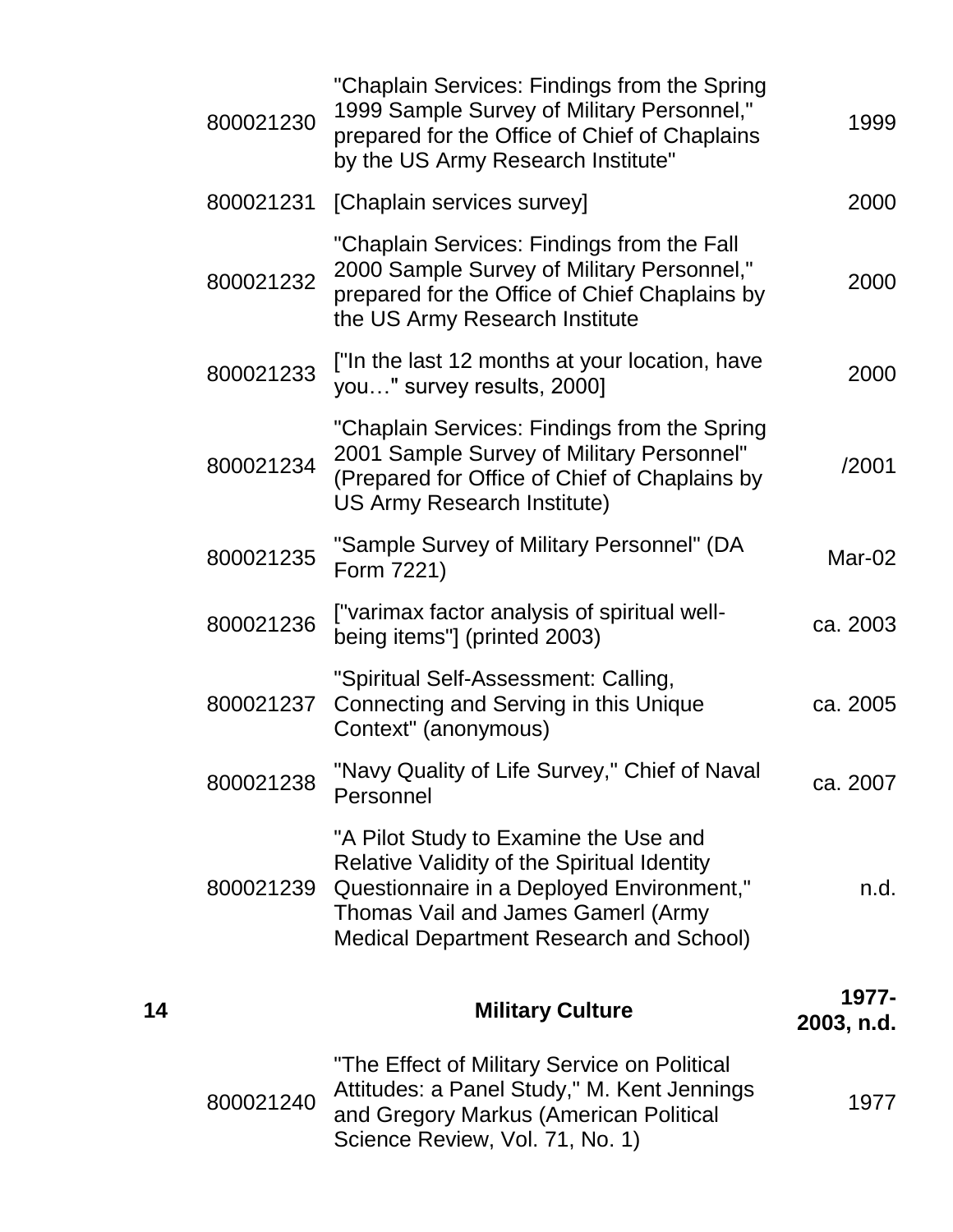| 800021241 | "Understanding the Reserves," Thomas C.<br>Wyatt and Jeffrey K. Hadden                                                                                                              | 1979             |
|-----------|-------------------------------------------------------------------------------------------------------------------------------------------------------------------------------------|------------------|
| 800021242 | "Suicide in the United States Army<br>Personnel, 1985-1986," Joseph Rothberg<br>and Joe Fagan (Military Medicine, Vol. 155)                                                         | $1-Oct-90$       |
| 800021243 | "The Social Impact of War," John Modell and<br>Timothy Haggerty (Annual Review of<br>Sociology)                                                                                     | /1991            |
| 800021244 | "Fatal Attraction: War and Human Nature,"<br>Robin Fox (The National Interest, Winter)                                                                                              | Winter<br>1992   |
| 800021245 | "'New' Marines Illustrate Growing Gap<br>Between Military and Society," Thomas Ricks<br>(Wall Street Journal)                                                                       | 27-Jul-95        |
| 800021246 | "Who Supports the Troops? Vietnam, the<br>Gulf War, and the Making of Collective<br>Memory," Thomas Beamish, Harvey Molotch,<br>Richard Flacks (Social Problems, Vol. 42,<br>No. 3) | Aug-95           |
| 800021247 | "An American Crisis in Civilian Control and<br>Civil-Military Relations?" Peter D. Feaver<br>(The Tocqueville Review, Vol. 17, No. 1)                                               | /1996            |
| 800021248 | "The Great Society in Camouflage," Thomas<br><b>Ricks (The Atlantic)</b>                                                                                                            | Dec-96           |
| 800021249 | "Environmental Protection and the Mission of<br>the Armed Forces," Donald Zillman (The<br>George Washington Law Review, vol. 65, no.<br>2)                                          | $1-Jan-97$       |
| 800021250 | "The evolution of the measurement of<br>cohesion," Guy L. Siebold                                                                                                                   | 27-Feb-98        |
| 800021251 | "Military Personnel: Preliminary Results of<br>DOD's 1999 Survey of Active Duty<br>Members," Norman J. Rabkin (Testimony<br>Before the Subcommittee on Military<br>Personnel)       | 8-Mar-00         |
| 800021252 | "Why the Gap Matters," Eliot A. Cohen (The<br><b>National Review)</b>                                                                                                               | <b>Fall 2000</b> |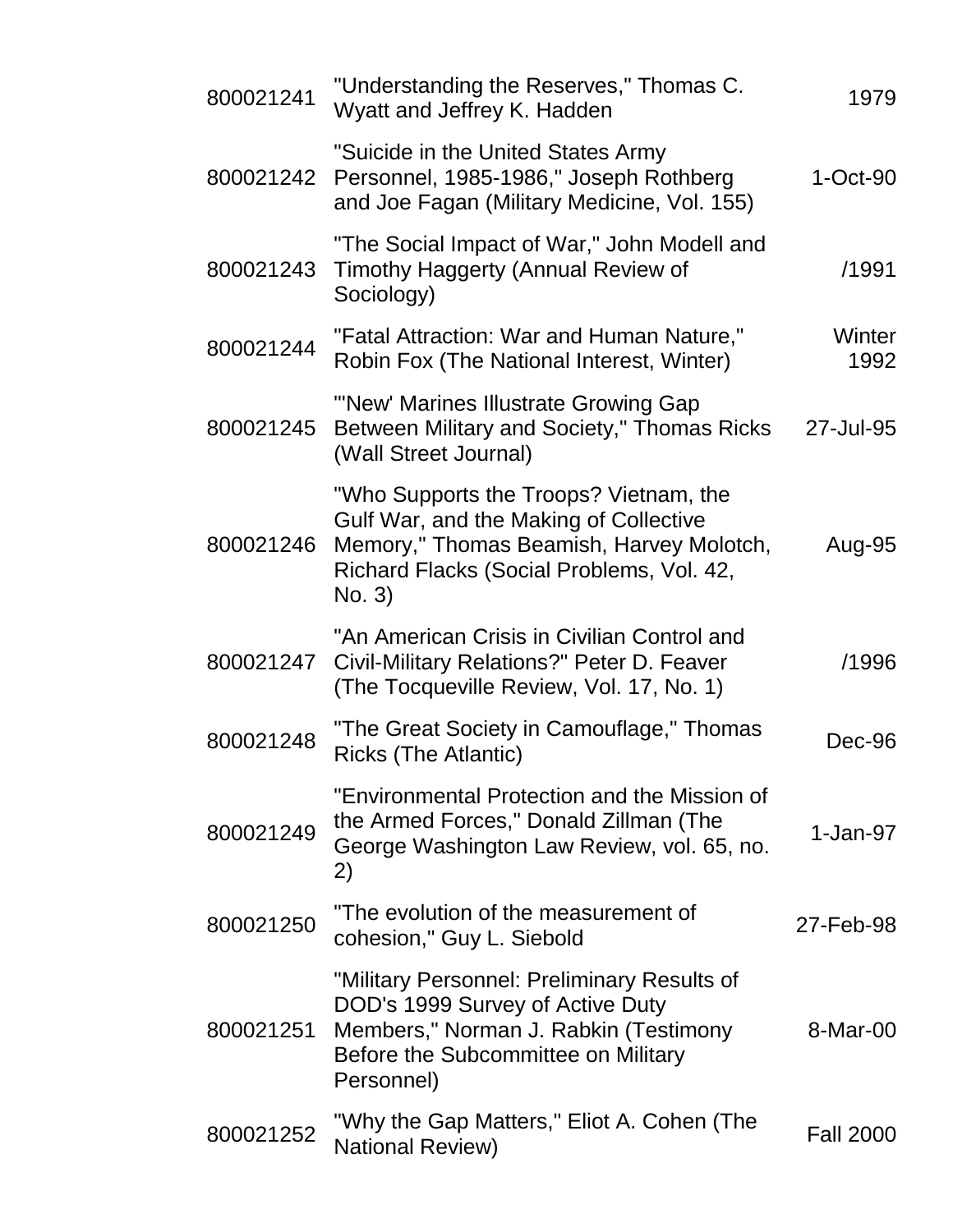|    | 800021253 | "It's the Personnel System," John C.F. Tillson<br>(Institute for Defense Analyses)                                  | $1-Sep-00$     |
|----|-----------|---------------------------------------------------------------------------------------------------------------------|----------------|
|    | 800021254 | "Marine Corps succeeds as a military<br>society," Georgie Anne Geyer (Chicago<br>Tribune)                           | $8-Sep-00$     |
|    | 800021255 | "Is This All We Can Be?" John Derbyshire<br>(National Review)                                                       | 16-Apr-01      |
|    | 800021256 | "Portraits of Mars," Martha Bayles (Wilson<br>Quarterly, Summer)                                                    | Summer<br>2003 |
|    | 800021257 | "The Boys' Crusade," Paul Fussell and "OK,<br>Joe," Louis Guilloux [review by Alan Riding]<br>(unknown publication) | n.d.           |
|    | 800021258 | "The Railey Report and Army Morale, 1941:<br>Anatomy of a Crisis," Stephen D. Westbrook                             | n.d.           |
|    | 800021259 | "The Gap: Soldiers, Civilians and their Mutual<br>Misunderstanding," Peter Feaver and<br><b>Richard Kohn</b>        | n.d.           |
| 15 |           | <b>Purchasing Power of Basic Pay</b>                                                                                |                |
|    |           |                                                                                                                     |                |
|    | 800021260 | "Real Purchasing Power of Monthly Basic<br>Pay in 1984 Dollars"                                                     | n.d.           |
| 16 |           | <b>Army Experience Survey</b>                                                                                       |                |
|    | 800021261 | "Personnel Utilization Technical Area<br>Working Paper: The Army Experience,"<br>Paule Gade, et al                  | 1986           |
|    | 800021262 | "Army Experience Survey" (US Army<br>Research Institute)                                                            | ca. 1985       |
| 17 |           | Personnel Tables: Reserves, NG, A.D.                                                                                |                |
|    | 800021263 | "All Volunteer Force Historical Accession<br>Data," (FY74-FY79, unknown compiler)                                   | n.d.           |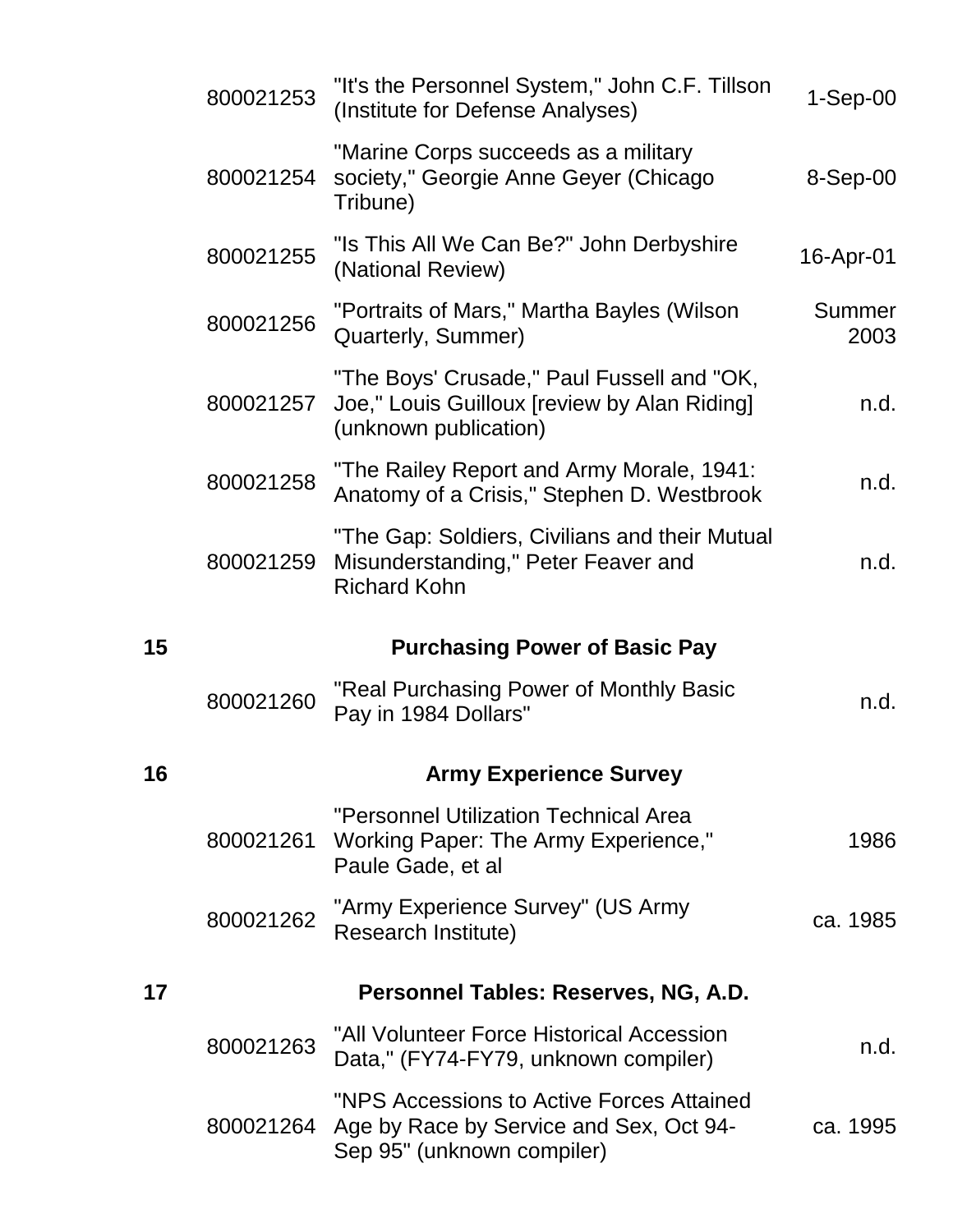| 800021265 | "Blacks as Percentage of Total Personnel by<br>Grade and Service, 1998" (unknown<br>compiler)                         | /1998     |
|-----------|-----------------------------------------------------------------------------------------------------------------------|-----------|
| 800021266 | "Army Non-Prior Accessions" (FY 1999-2001,<br>unknown compiler)                                                       | ca. 2001  |
| 800021267 | "Congressional Record--House" [excerpt: All<br>volunteer force not working out]                                       | 1-Aug-78  |
| 800021268 | [Report cover] Allocation of the Army's<br>Monetary and Non-Monetary Incentives                                       | 1987      |
| 800021269 | "Historical Accession Data" (covering FY<br>1964-1970)                                                                | ca. 1970  |
| 800021270 | "Distribution of Active Duty Forces by<br>Service, Rank, Sex and Ethnic Group"<br>(unknown compiler)                  | 31-May-95 |
| 800021271 | Fax received by Charles Moskos from<br>USAWC, active duty survey statistics                                           | 28-Oct-02 |
| 800021272 | Years of service survey statistics, covering<br>1975, 1976, 1978, 1980, 1984                                          | ca. 1984  |
| 800021273 | Enlistment statistics, "Report No. AC3 Army,"<br>US Army                                                              | 20-Dec-74 |
| 800021274 | Numbers of Military Personnel, FY 1964                                                                                | /1964     |
| 800021275 | "FY 1997 Active Component Enlisted<br>Members by Age, Marital Status, and Gender<br>with Civilian Comparison Group"   | ca. 1997  |
| 800021276 | Department of Defense Education Activity,<br>1993-1995 SAT Scores and ALS from H.R.<br><b>Gerry to Charles Moskos</b> | 10-Oct-95 |
| 800021277 | "Table 10: Army: Type of Homosexual<br>Discharge by Race and Gender" (Source<br>Army DCSPER)                          | n.d.      |
| 800021278 | <b>Active Duty Army Marital Status Report, US</b><br>Army                                                             | Dec-04    |
| 800021279 | Statistics of Army Demographics, FY 1980                                                                              | ca. 1980  |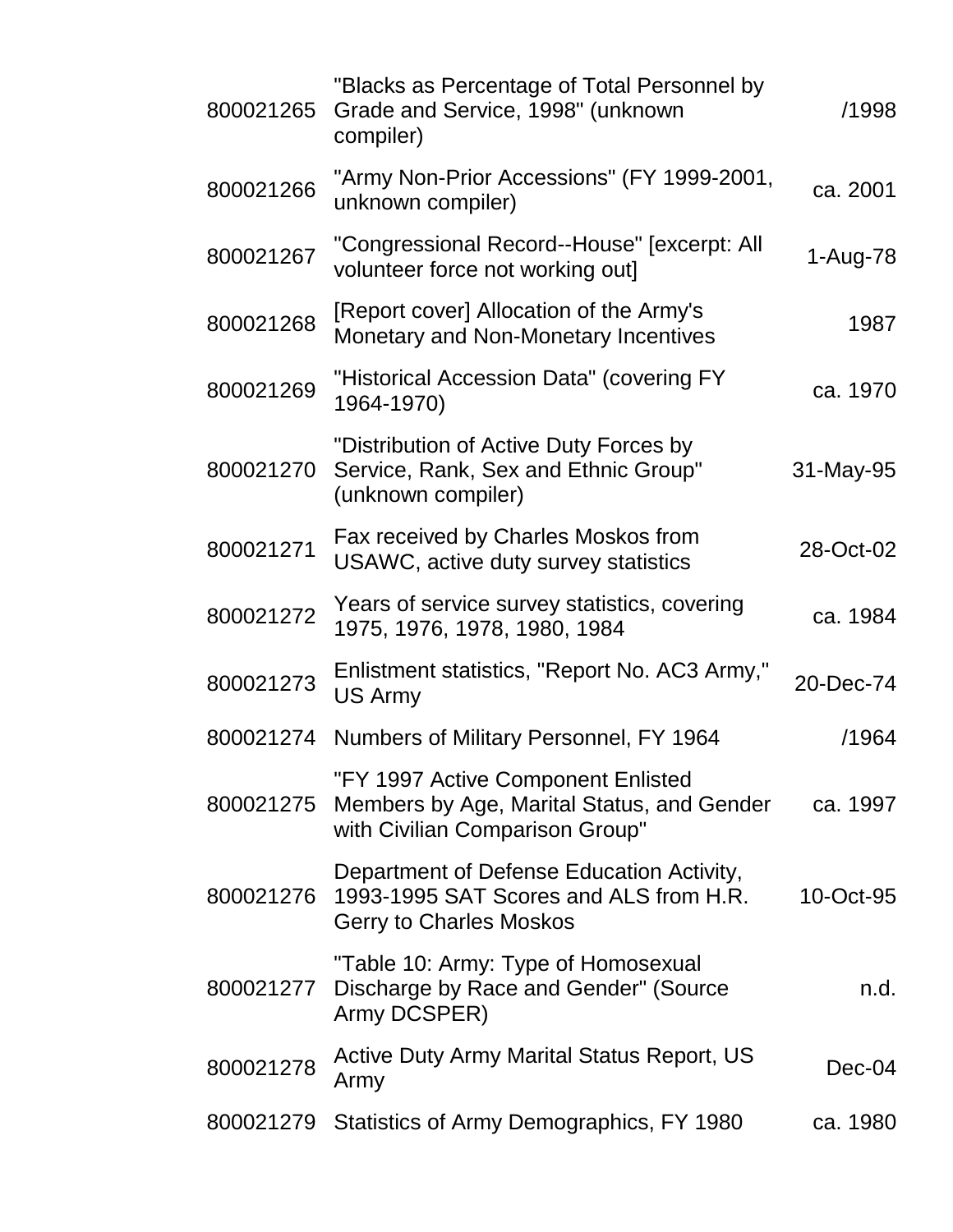|                     |           | 800021280 Statistics of Army Demographics                                                                                                                                                                                | ca. 2002  |
|---------------------|-----------|--------------------------------------------------------------------------------------------------------------------------------------------------------------------------------------------------------------------------|-----------|
|                     | 800021281 | <b>Statistics of Army Demographics</b>                                                                                                                                                                                   | ca. 2004  |
|                     | 800021282 | <b>Military Marital Status Report</b>                                                                                                                                                                                    | $Dec-04$  |
|                     | 800021283 | "Distribution of Selected Reservists Forces<br>by Service, Rank, Sex, and Ethnic Group"                                                                                                                                  | 30-Sep-04 |
| $\overline{2}$<br>1 |           | <b>Conscription, Enlistment and Recruitment 1972-2005</b>                                                                                                                                                                |           |
|                     | 800021284 | "Report of the Special Subcommittee on<br>Recruiting and Retention of Military<br>Personnel," US House                                                                                                                   | 11-May-72 |
|                     | 800021285 | "Twenty-Fourth Air Force Academy<br>Assembly, Final Report: The US Armed<br><b>Forces: Conscript or Volunteer?"</b>                                                                                                      | 1982      |
|                     | 800021286 | "The Measurement of High School Students'<br>Attitudes Toward Recruiting Incentives,"<br><b>Robert Kaplan and Patricia Harris</b>                                                                                        | $May-83$  |
|                     | 800021287 | "2-YR Option as Quality Expander" (Source:<br>M. Walker)                                                                                                                                                                 | 1985?     |
|                     | 800021288 | "Army's 2-Year Enlistment Term,"<br>Department of Army                                                                                                                                                                   | 1987?     |
|                     |           | "The Citizen Soldier in the All Volunteer<br>800021289 Force: Making the Enlistment Decision," Paul<br>A. Gade and Timothy Elig                                                                                          | 1987?     |
|                     | 800021290 | "Memorandum for Commandery, US Army<br>Recruiting Command, Fort Sheridan, IL,<br>Subject: Dissenting Views on the Draft Paper<br>"Effects of a National Service Program on<br>Army Recruiting" from Charles C. McCloskey | 1989      |
|                     | 800021291 | "Effects of a National Service Program on<br>Army Recruiting," [draft] Juri Toomepuu                                                                                                                                     | 1989      |
|                     | 800021292 | "Fewer 18-Year-Olds Complying with Law on<br>Draft Registration," Irvin Molotsky (New York<br>Times)                                                                                                                     | 5/18/2000 |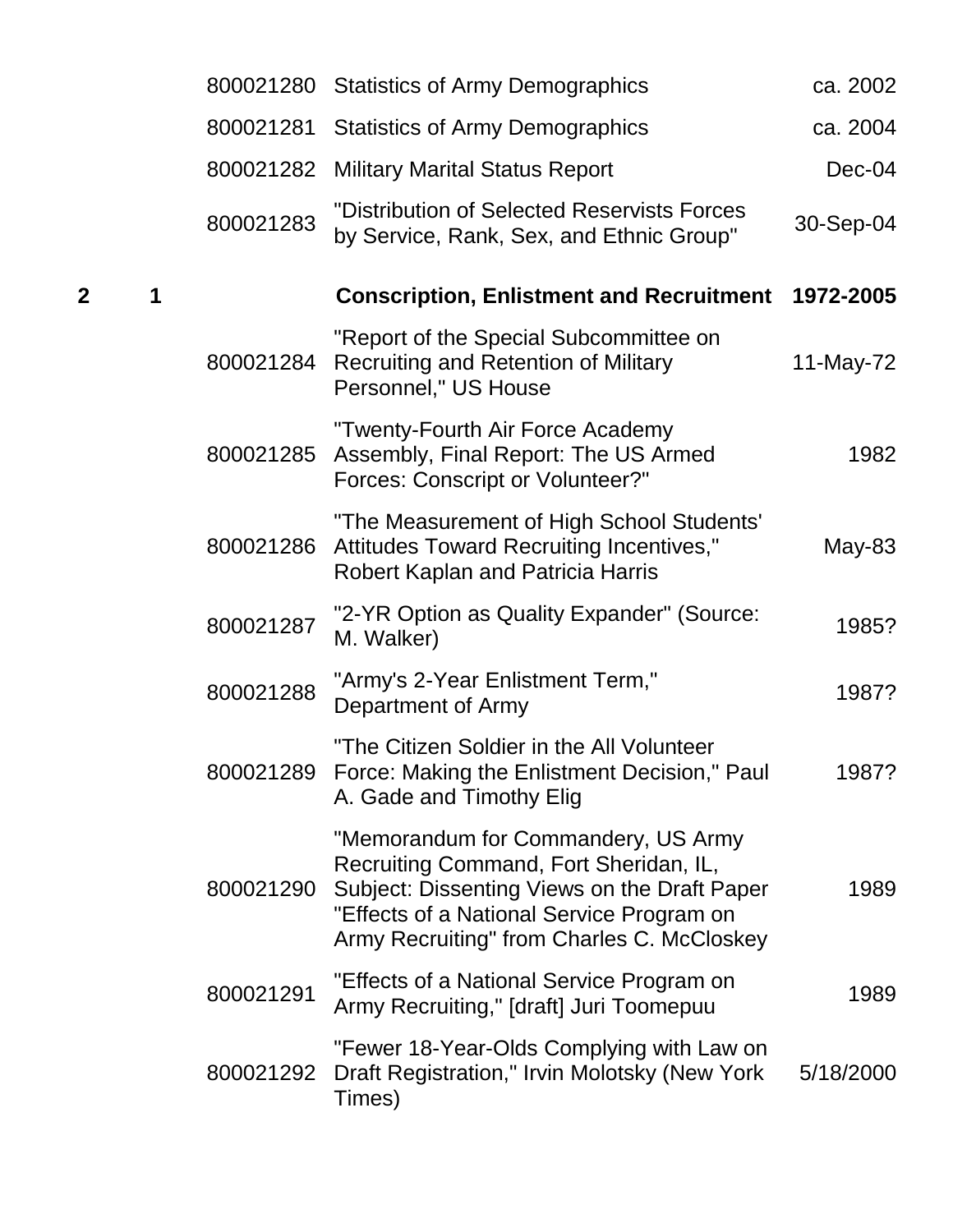|   |                | 800021293 | "Military Recruitment and Retention<br><b>Supporting Evidence Slides," US</b><br><b>Commission on National Security/21st</b><br>Century                         | 2001?         |
|---|----------------|-----------|-----------------------------------------------------------------------------------------------------------------------------------------------------------------|---------------|
|   |                | 800021294 | "Young people less interested in military,"<br><b>Army Times</b>                                                                                                | $7 - Jan-02$  |
|   |                | 800021295 | "Enlistment Properties of University<br><b>Students," Charles Moskos</b>                                                                                        | 2004          |
|   |                | 800021296 | "Supporting the Troops" (New York Times)                                                                                                                        | 29-May-05     |
|   | $\overline{2}$ |           | <b>Ethnicity</b>                                                                                                                                                | 1973-2004     |
|   |                | 800021297 | "A Study of the Spanish-Ethnic Soldier:<br>Attitudes, Problems, Needs," Lawrence<br>Johnson & Associates                                                        | $Dec-73$      |
|   |                |           | 800021298 ALS from Mary Lazano to Charlie Moskos                                                                                                                | 28-Jan-85     |
|   |                | 800021299 | "Noncitizens in the US Military," Lynne<br>O'Neil, Omaer S. Senturk                                                                                             | Mar-04        |
|   |                |           |                                                                                                                                                                 |               |
|   | 3              |           | <b>Legacies of Vietnam</b>                                                                                                                                      |               |
|   |                | 800021300 | "Legacies of Vietnam," The Long Term View,<br>Mass. School of Law, Vol. 5, No. 1 Summer<br>2000                                                                 | Summer<br>200 |
| 3 |                |           | <b>Gender and Sexuality - I</b>                                                                                                                                 | 1992-1998     |
|   |                | 800021301 | "The Changing Military Profession:<br>Integrating Women in the Australian Defence<br>Force," Hugh Smith and Ian McAllister<br>(ANZJS, Vol. 27, No. 3) [reprint] | <b>Nov-91</b> |
|   |                | 800021302 | "Corrections to Roper's Military Attitudes<br>Report," W.S. Orr                                                                                                 | $Oct-92$      |
|   |                | 800021303 | "Attitudes Regarding the Assignment of<br>Women in the Armed Forces: the Military<br>Perspective," Roper Organization                                           | $Oct-92$      |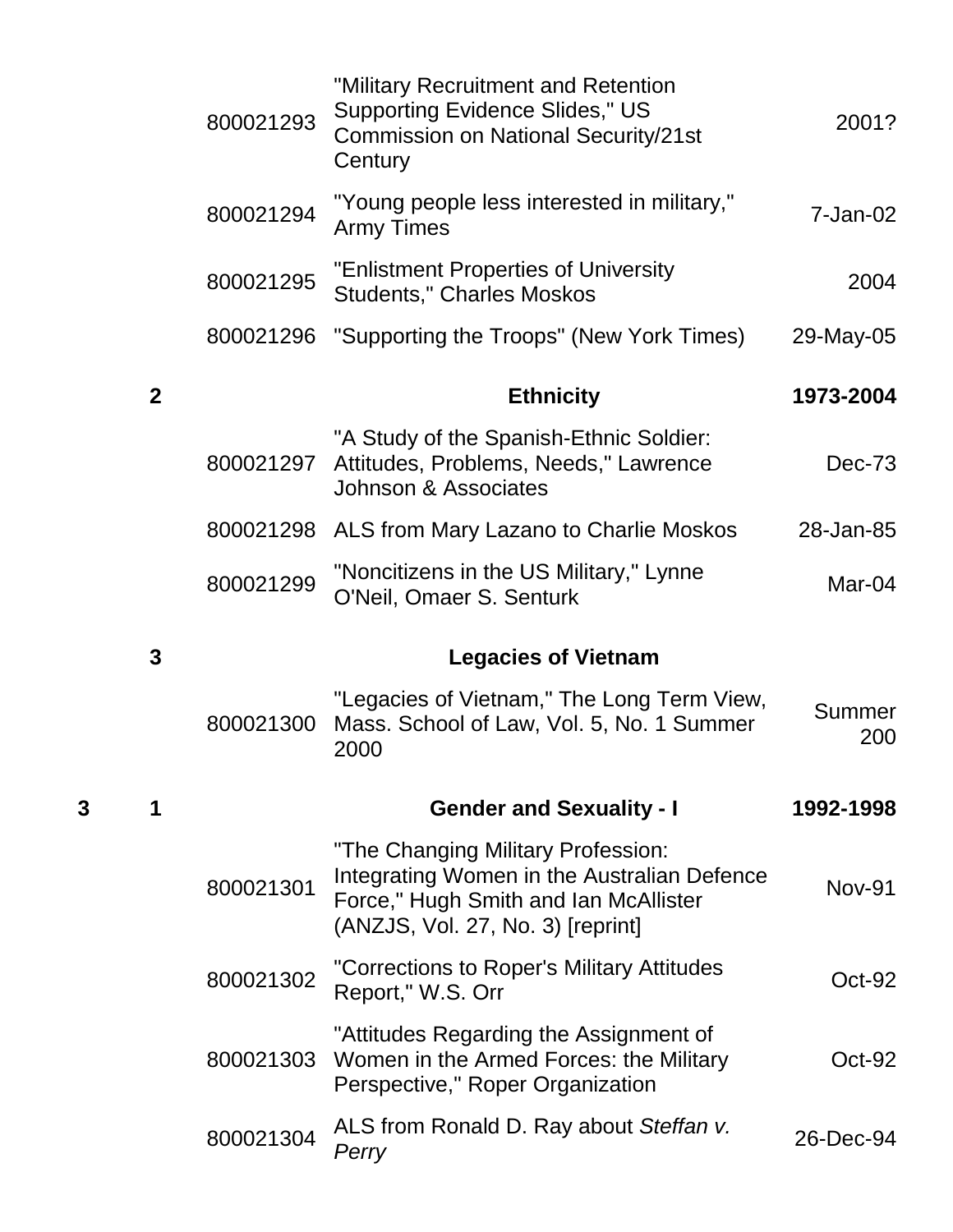|                         | 800021305 | "Excerpt from brief filed by Col. Ray on behalf<br>of Naval Aviation Foundation in Court of<br>Appeals in Steffan v. Perry"                                                       | Dec-94         |
|-------------------------|-----------|-----------------------------------------------------------------------------------------------------------------------------------------------------------------------------------|----------------|
|                         | 800021306 | "Military Readiness: Women Are Not a<br>Problem," RAND Research Brief                                                                                                             | \1997          |
|                         | 800021307 | "Feminism and the Exclusion of Army<br>Women from Combat," Laura L. Miller<br><b>Gender Issues</b>                                                                                | Summer<br>1998 |
| $\overline{\mathbf{2}}$ |           | <b>Gender and Sexuality - II</b>                                                                                                                                                  | 1999-2004      |
|                         | 800021308 | "Dr. Johnson's changes made to his report,"<br><b>CMTGRI Staff</b>                                                                                                                | Jun-99         |
|                         | 800021309 | "Study of Military Recruit Attitudes Conducive<br>to Unite Cohesion & Survey of Military<br>Leader Opinions on Recruit Training and<br>Gender-Related Issues," Charles B. Johnson | Jun-99         |
|                         | 800021310 | "Civilian Crosses Commander" (Washington<br>Post)                                                                                                                                 | 17-Jan-99      |
|                         | 800021311 | "Women in War: Operational Issues," Leslie<br>Christopher                                                                                                                         | \2004          |
|                         | 800021312 | [Email] "Army Women and Combat,"<br><b>Washington Times</b>                                                                                                                       | 15-Dec-04      |
| 3                       |           | <b>Corruption</b>                                                                                                                                                                 | 1989-2007      |
|                         | 800021313 | "Symposium: Phenomenology and Structure<br>in the Study of Crime and Deviance," Erich<br>Goode                                                                                    | ca. 1989       |
|                         | 800021314 | Costly Crimes: Commercial crime and<br>corruption in South Africa, Lala Camerer (ed)                                                                                              | Sep-97         |
|                         | 800021314 | "Inter-American Convention Against<br>Corruption: Message from the President of<br>the United States" (US Senate Treaty Doc.<br>$105 - 39$                                        | 24-Mar-98      |
|                         | 800021315 | "The Dark Side of Organizations: Mistake,<br>Misconduct, and Disaster," Diane Vaughn                                                                                              | /1999          |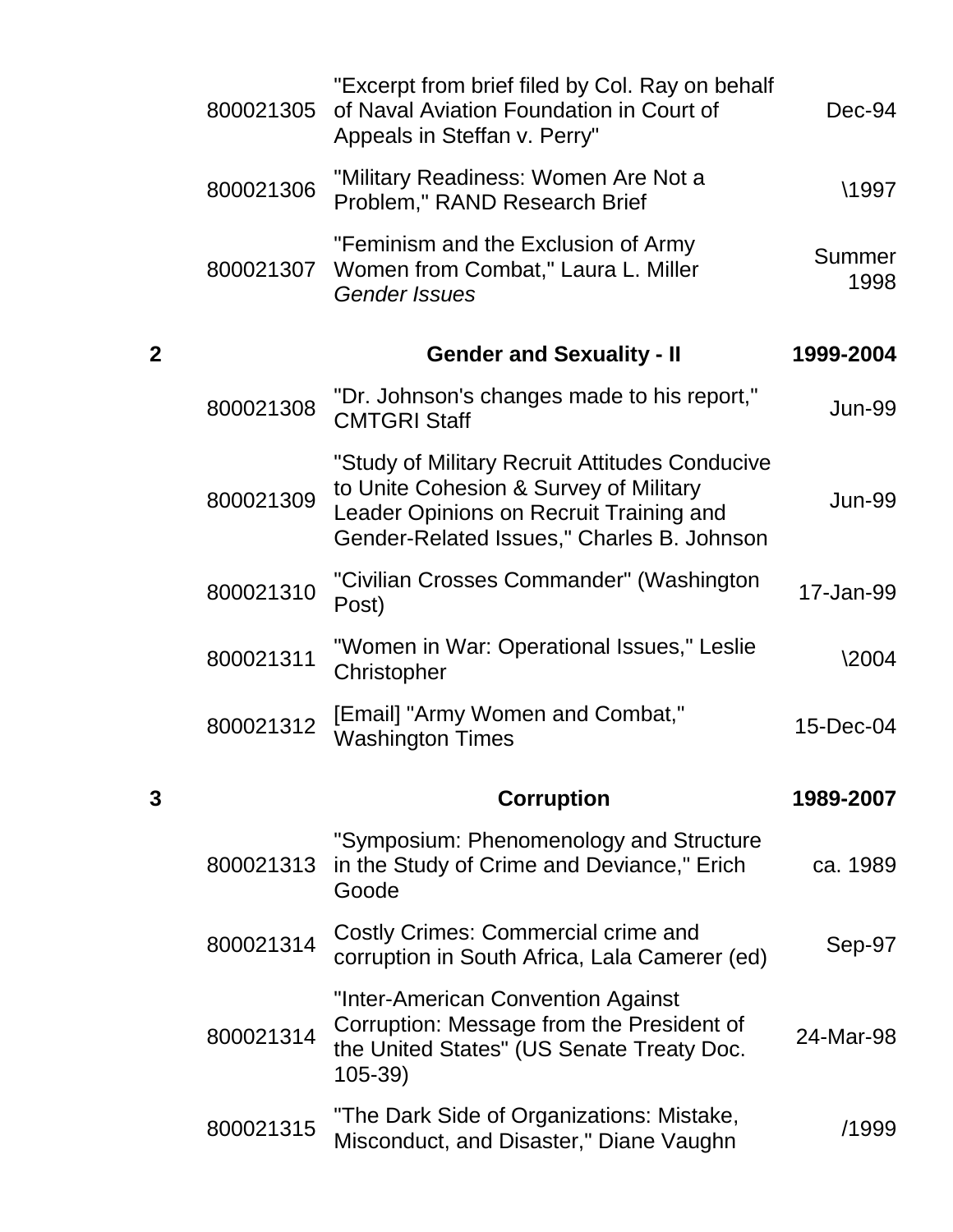(Annual Review of Sociology)

| 800021316 | ALS from Charles Moskos to Michael Orfini,<br>September 12, 2000                                    | 12-Sep-00 |
|-----------|-----------------------------------------------------------------------------------------------------|-----------|
| 800021317 | "Current News Early Bird"                                                                           | 11-Nov-00 |
| 800021318 | "Noticias: the Latin American Program,<br><b>Woodrow Wilson Center" (Fall)</b>                      | /2001     |
| 800021319 | Asia Program Special Report: Old Game or<br>New? Corruption in Today's Indonesia                    | $Dec-01$  |
| 800021320 | "UN Quashed Probe of Its Bosnia Police,"<br>Colum Lynch (International Herald Tribune)              | 28-Dec-01 |
| 800021321 | "In praise of whistleblowers" (Economist)                                                           | 12-Jan-02 |
| 800021322 | "As Russia's Putin Cleans House, Many Fear<br>His Broom," Jeanne Whalen (Wall Street<br>Journal)    | 15-Jan-02 |
| 800021323 | "Spotlight on Central Asia Is Finding<br>Repression, Too," Edmund Andrews (New<br>York Times)       | 22-Apr-02 |
| 800021324 | "Mexican cops in border drug trade," Jerr<br>Seper (Washington Times Weekly Edition)                | 30-Sep-02 |
| 800021325 | "Anticorruption Lawmaker Slain in Japan;<br><b>Rightist is Sought" (New York Times)</b>             | 26-Oct-02 |
| 800021326 | "Revised Pledge for AmeriCorps Draws<br>Tactics," Christopher Marquis (New York<br>Times)           | 21-Nov-02 |
| 800021327 | "In Post-Taliban Poverty, At Least There Is<br>Hope," David Rohde (New York Times)                  | 22-Nov-02 |
| 800021328 | "Can mercenaries protect hamid Karzai: Out<br>of Service," Jonathan Tepperman (The New<br>Republic) | 25-Nov-02 |
| 800021329 | "Why fighting corruption helps the poor,"<br>David Francis (Christian Science Monitor)              | 13-Nov-03 |
| 800021330 | "Grease Trade," Peter Eigen (Wall Street<br>Journal)                                                | 28-Jul-04 |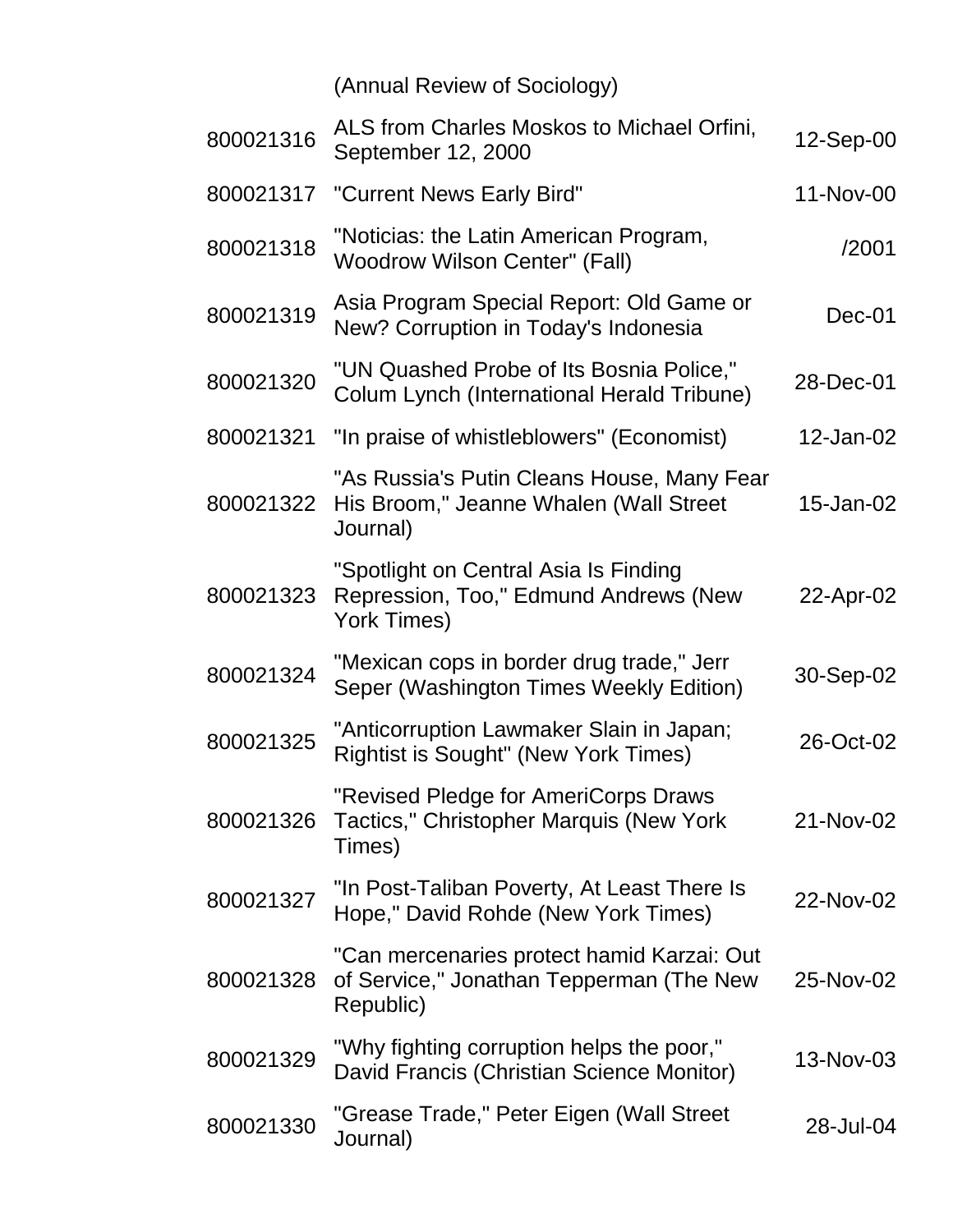|             | 800021331 | "Corruption Perceptions Index 2005,"<br><b>Transparency International Annual Report</b>                                 | /2005               |
|-------------|-----------|-------------------------------------------------------------------------------------------------------------------------|---------------------|
|             | 800021332 | "African Anti-corruption Commitments,"<br><b>African Human Security Initiative</b>                                      | $1-Jan-05$          |
|             | 800021333 | "A Way for Resource-Rich Countries to Audit<br>Their Way Out of Corruption," Tyler Cowen<br>(New York Times)            | 12-Jul-07           |
|             | 800021334 | "SIGIR Assessment: Iraq Anti-Corruption<br>Systems," (unknown author, "draft discussion<br>only")                       | 31-Jul-07           |
| 4<br>1      |           | <b>Military - Civil Relations</b>                                                                                       | 1927-2003           |
|             | 800021335 | "Statesmanship of War," John McAuley<br>Palmer (photocopy) and attached reviews                                         | 1927                |
|             | 800021336 | "A Farewell to Arms," William Styron [review<br>of "A Rumor of War," Philip Caputo], New<br><b>York Review of Books</b> | 2-Jun-77            |
|             | 800021337 | "Leading Across Diversity: What the US Army<br>Can Teach American Corporations," A.<br>Renee Yuengling [book proposal]  | 2003                |
| $\mathbf 2$ |           | <b>Military and Sociology</b>                                                                                           | 1964-<br>2008, n.d. |
|             | 800021338 | "Selected Manpower Statistics," Defense<br><b>Documentation Center</b>                                                  | 1964                |
|             | 800021339 | "The Military," Charles C. Moskos, Jr.<br>(Annual Review of Sociology)                                                  | 1976                |
|             | 800021340 | "Distribution of Active Duty Forces By<br>Service, Rank, Sex and Ethnic Group,"<br>unknown source                       | Mar-90              |
|             | 800021341 | "How 'unique' should the military be?"<br>Bernard Boene (European Journal of<br>Sociology) [reprint]                    | 1990                |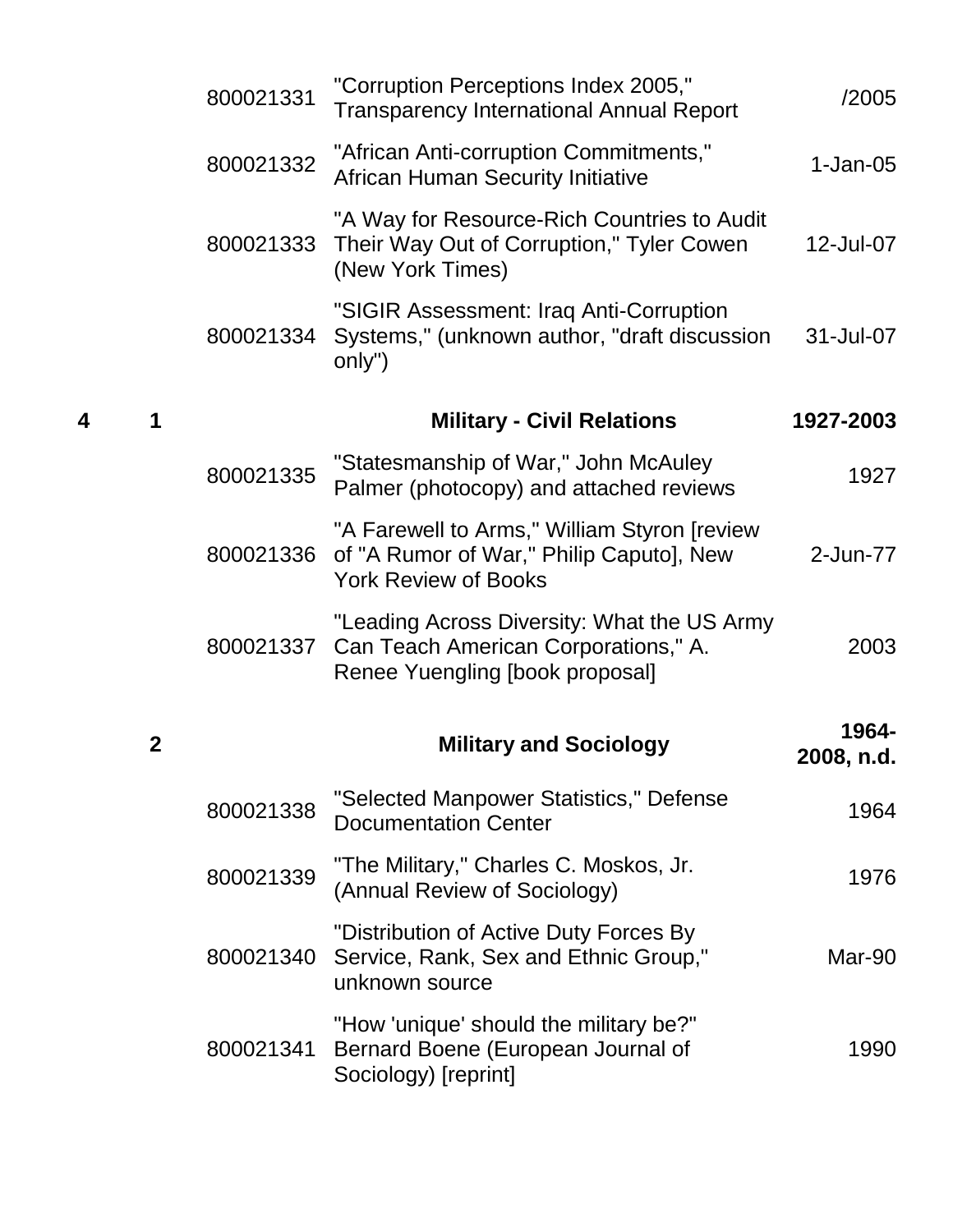|   |   | 800021342 | "New times for the military: some sociological<br>remarks on the changing role and structure of<br>the armed forces of the advanced societies,"<br>Christopher Dandeker (BJS, Col. 45, No. 4)<br>[reprint] | 1994          |
|---|---|-----------|------------------------------------------------------------------------------------------------------------------------------------------------------------------------------------------------------------|---------------|
|   |   | 800021343 | ALS from Nancy Geyer Christopher to<br>Charles C. Moskos, with two attached<br>clippings                                                                                                                   | 11-Sep-96     |
|   |   | 800021344 | "Army Demographics FY01," Department of<br>the Army                                                                                                                                                        | 2001          |
|   |   | 800021345 | "Trends in Army Training II: Are They Still<br>Consistent with the Industrial Model of the<br>Army?" Guy Siebold (Annual Meeting of the<br><b>American Sociological Association)</b>                       | 21-Jun-05     |
|   |   | 800021346 | "Models of the Evolving Military: Postmodern<br>Organizations vs. Platform Companies," Guy<br>Siebold (Annual Meeting of the Eastern<br>Sociological Society)                                              | 21-Feb-08     |
|   |   | 800021347 | "The Postmodern Thesis Versus<br><b>Organizational Evolution: Future Directions</b><br>for Military Sociology," Guy Sielbold and Mike<br><b>Benton</b>                                                     | n.d.          |
|   |   | 800021348 | "Research Themes for Military Sociology,"<br><b>Guy Siebold</b>                                                                                                                                            | n.d.          |
|   |   |           | <b>Drug Abuse</b>                                                                                                                                                                                          | 1983          |
|   | 3 | 800021349 | Press Release from University of Michigan<br>about Institute of Social Research student<br>surveys                                                                                                         | $1-Feb-83$    |
|   |   | 800021350 | Publication catalog from Institute of Social<br>Research, University of Michigan                                                                                                                           | 1983          |
| 5 |   |           | <b>Psychology</b>                                                                                                                                                                                          | 1972-2007     |
|   |   | 800021351 | "Home From the War: the Psychology of<br>Survival," Robert Jay Lifton (Atlantic)                                                                                                                           | <b>Nov-72</b> |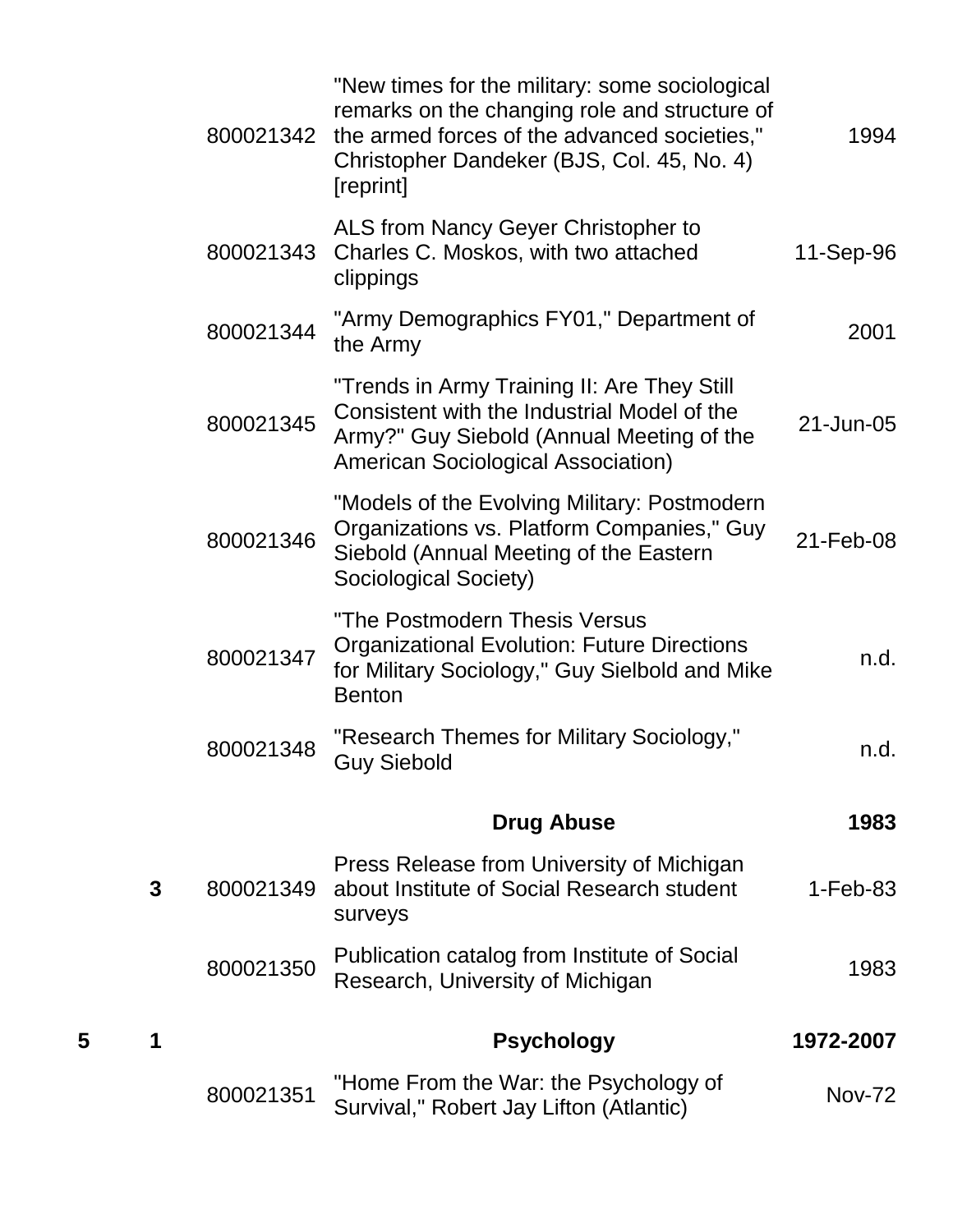|   | 800021352 | "Presumptuous Psychohistory," Christopher<br>Lehmann-Haupt [review of "Home From the<br>War," Robert Jay Lifton] (unknown clipping)                                                                                                                 | ca. 1972                    |
|---|-----------|-----------------------------------------------------------------------------------------------------------------------------------------------------------------------------------------------------------------------------------------------------|-----------------------------|
|   | 800021353 | "On the Psychology of Military"<br>Incompetence," Norman F. Dixon [review by<br>Donald D. Penner]                                                                                                                                                   | ca. 1976                    |
|   | 800021354 | "The Psychological Needs of U.S. Military<br>Service Members and Their Families: A<br>Preliminary Report," Shannon J. Johnson, et<br>al (APA Presidential Task Force on Military<br>Deployment Services for Youth, Families and<br>Service Members) | Feb-07                      |
| 2 |           | <b>Regional Studies</b>                                                                                                                                                                                                                             | 1976-<br>$2001 -$ ,<br>n.d. |
|   | 800021355 | Review of books on South Africa Junknown<br>clipping]                                                                                                                                                                                               | ca. 1976                    |
|   | 800021356 | "Americans, Russians train side by side,"<br>Dave Carpenter (Washington Times)                                                                                                                                                                      | 13-Sep-94                   |
|   | 800021357 | ALS from Ronald Kennedy (form letter,<br>George C. Marshall European Center for<br><b>Security Studies)</b>                                                                                                                                         | Jun-00                      |
|   | 800021358 | "Corruption Among Security Personnel in<br>Central and Eastern Europe," Anton Bebler<br>(Journal of Communist Studies and<br>Transition Politics, Vol. 17, No. 1) [reprint]                                                                         | Mar-01                      |
|   | 800021359 | <b>Typewritten notes by Joint Services</b><br><b>Command and Staff College</b>                                                                                                                                                                      | $2-Mar-01$                  |
|   | 800021360 | "Differences in Opinion" (unknown clipping)                                                                                                                                                                                                         | n.d.                        |
| 3 |           | <b>War on Terrorism</b>                                                                                                                                                                                                                             | 2003-2008                   |
|   | 800021361 | "Reporting Private Lynch," Michael Getler<br>(Washington Post)                                                                                                                                                                                      | 20-Apr-03                   |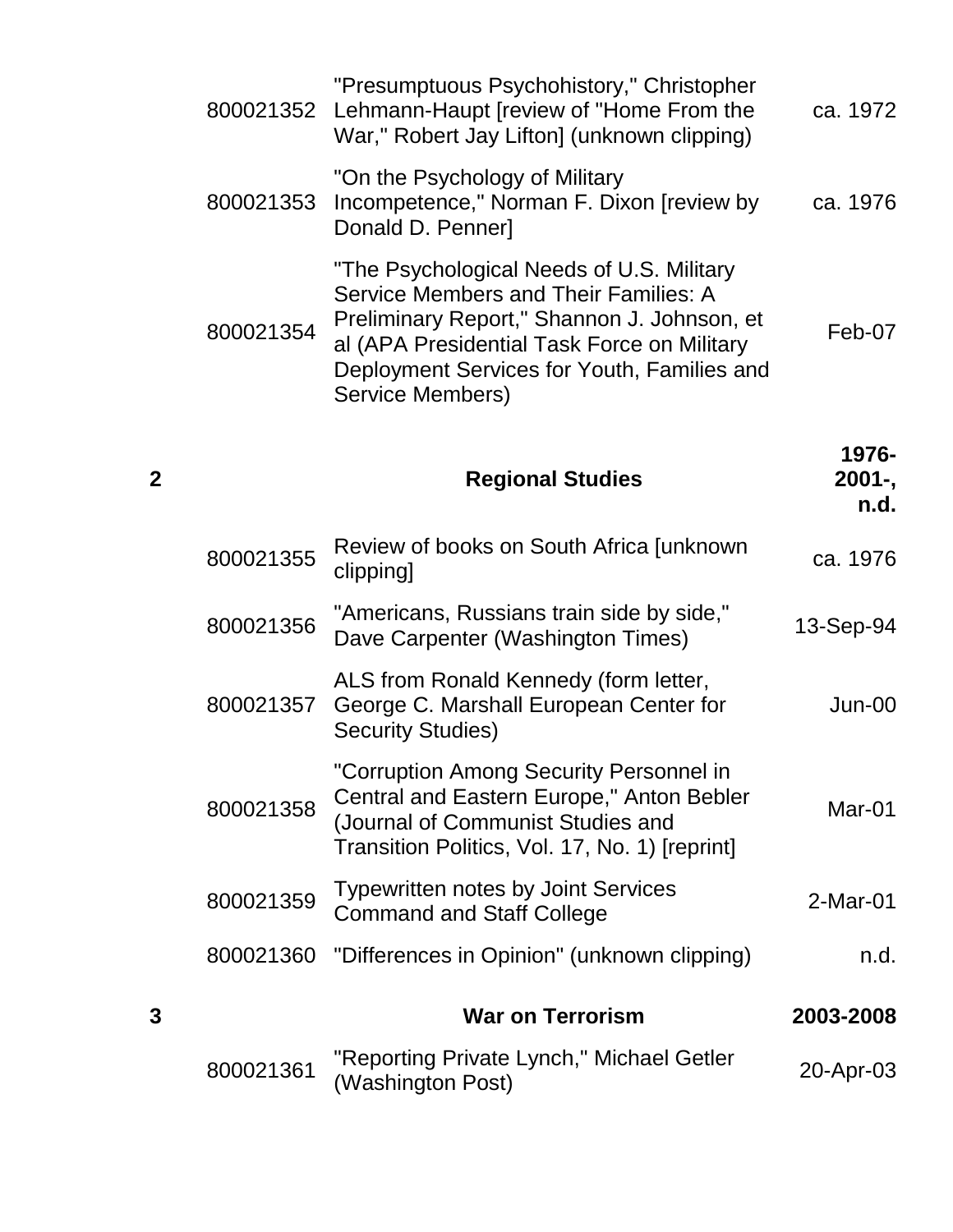|   | 800021362 | "Marine Corps Reserve Forces in Operation<br>Iraqi Freedom: Lessons Learned," Reserve<br><b>Combat Assessment Team</b>         | $Jan-04$            |
|---|-----------|--------------------------------------------------------------------------------------------------------------------------------|---------------------|
|   | 800021363 | "Operations," Headquarters, Department of<br>the Army $(FM 3-0)$                                                               | Feb-08              |
| 4 |           | <b>Iraq War Clippings</b>                                                                                                      | 2004-<br>2007, n.d. |
|   | 800021364 | "GI Jew: Skokie's Avner Engel on being<br>Jewish while serving his country in Iraq,"<br>Pauline Yearwood (Chicago Jewish News) | $7 - Jan-04$        |
|   | 800021365 | [Email] "G.I.'s In Iraq Tote Their Own Pop<br><b>Culture," Thom Shanker (New York Times)</b>                                   | 13-Apr-04           |
|   | 800021366 | "Heavy Metal and Rap Amid Sand and<br>Battle," Virginia Heffernan (New York Times)                                             | 18-Aug-04           |
|   | 800021367 | [Email] "Fast-Food Restaurants Follow<br>Military to Iraq," Associated Press (Colorado<br><b>Springs Gazette)</b>              | 8-Feb-05            |
|   | 800021368 | "Extreme Cinema Verite," Louise Roug (Los<br>Angeles Times)                                                                    | 14-Mar-05           |
|   | 800021369 | [article fragment, Washington Post]                                                                                            | Aug-05              |
|   | 800021370 | [email] "The FOB"                                                                                                              | 28-Feb-06           |
|   | 800021371 | "U.S. Troops in Iraq: 72% Say End War in<br>2006" (Zogby International)                                                        | 28-Feb-06           |
|   | 800021372 | "How US troops see Iraq," (Christian Science<br>Monitor)                                                                       | 30-Mar-06           |
|   | 800021373 | [Memo from Barry McCaffrey to Colonel Mike<br>Mees to Colonel Cindy Jebb, re: Academic<br>Report]                              | 25-Apr-06           |
|   | 800021374 | "War's Risks Include Toll on Training<br>Values," Mark Mazzetti (New York Times<br>International)                              | 4-Jun-06            |
|   | 800021375 | [Email] "An Internet Lifeline for Troops in Iraq<br>and Loved Ones at Home," Lizette Alvarez                                   | 8-Jul-06            |